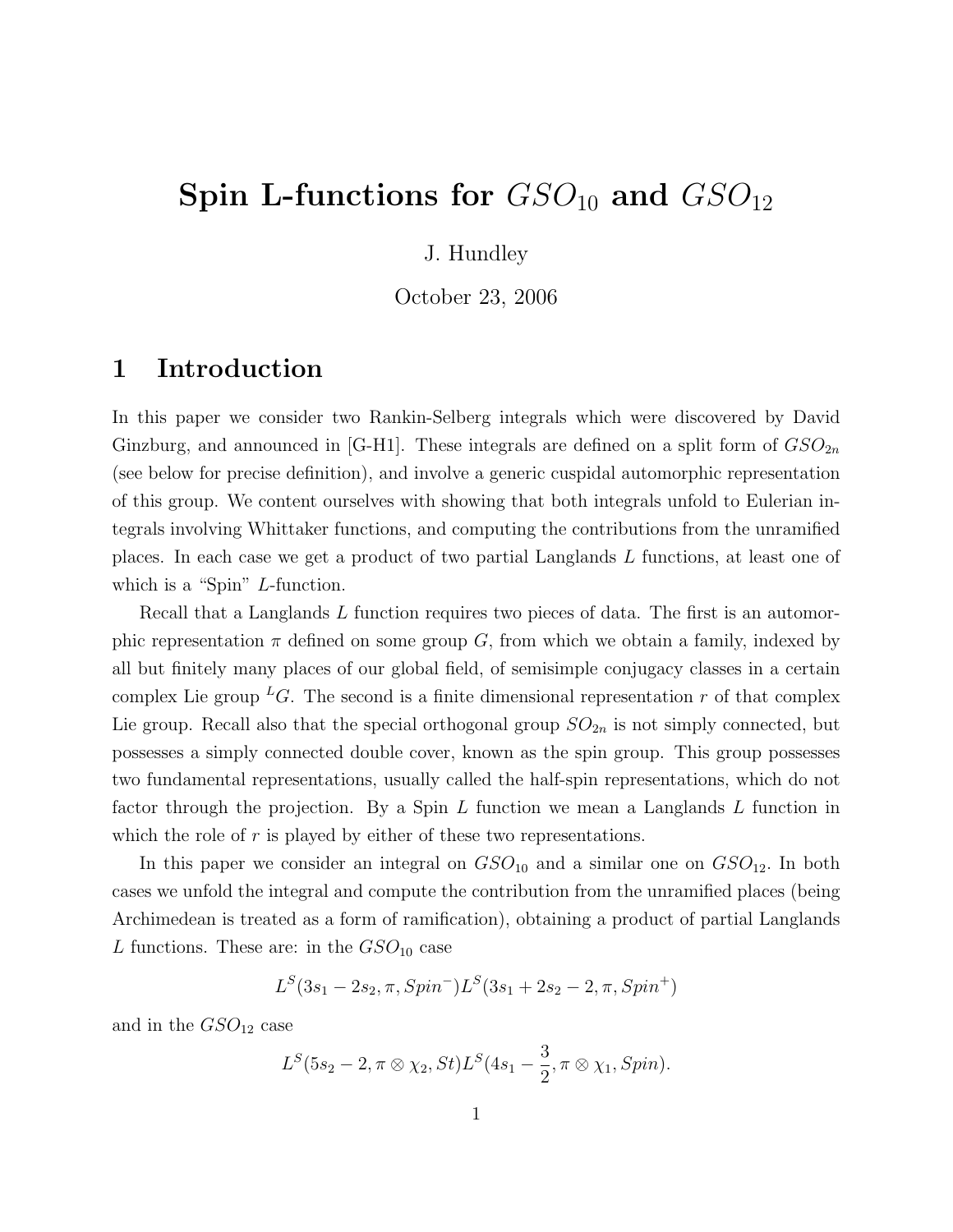The reason for considering nontrivial characters in one case but not the other is explained below.

As the two half-spin representations are related by a symmetry of the Dynkin diagram, what one can prove about one  $L$  function follows for the other, and so it is customary in the field to refer to either of these  $L$  functions as "the" Spin  $L$  function. In this paper we have to be a bit more careful because one of our integrals yields the product of the two half-spin L functions, and while the distinction between one and the other may be safely blurred, the distinction between one of each and two of the same may not.

There are several other known constructions of Spin L functions associated to representations on even orthogonal groups, along the lines of those in this paper. The constructions of Ginzburg in  $[G]$  give the same Spin L functions we obtain here by themselves, rather than in a product. In [G-H1] a threefold product was obtained, of the Standard L function and two copies of the same half-spin, each with a different complex-variable argument. A close cousin of this construction was discovered by Wee Teck Gan and studied in [Ga-H]. It is defined on a quasi-split adjoint group of type  $D_4$ . In the split case it gives the product of the three L functions associated to the three 8 dimensional representations of  $Spin_8(\mathbf{C})$  i.e., the standard and the two half-spins once each. When G is not split,  ${}^L G$  is more complicated and its action on this 24 dimensional space has one or two irreducible components. The same construction gives the L function, or product of two associated to this action. Finally, in [G-H2] a construction is given for the L function associated to an automorphic form on the group  $GSO_{10} \times PGL_2$ , with the representation of <sup>L</sup>G, which in that case is  $GSpin_{10}(\mathbf{C}) \times SL_2(\mathbf{C})$  being the 32 dimensional tensor product of the Spin representation of  $GSpin_{10}(\mathbf{C})$  and the standard representation of  $SL_2(\mathbf{C})$ .

Please note that, with the exception of the case in [Ga-H] when the 24 dimensional representation of <sup>L</sup>G is irreducible, all of these L functions have also been studied via the Langlands-Shahidi method [Sh]. In addition, there is also a Spin L function associated to automorphic forms on symplectic groups, which has been studied more extensively. Rather than attempt an independent survey we refer the reader to those of Professor Bump [Bu1, Bu2], in particular Section 13 of [Bu2]. In the theory of automorphic forms on symplectic groups, one encounters a mixture of papers written in "general G" language and papers written in the classical language of Siegel modular forms. The paper of Asgari and Schmidt explains the relationships clearly. Note that if  $\Pi$  (defined on  $GSO_{2n}$ ) is a weak functorial lift of  $\pi$  (defined on  $GSp_{2n-2}$ ) associated to the embedding  $Spin_{2n-1}(\mathbf{C}) \hookrightarrow Spin_{2n}(\mathbf{C})$  then the two partial Spin L functions of  $\Pi$  agree with one another and with the partial Spin L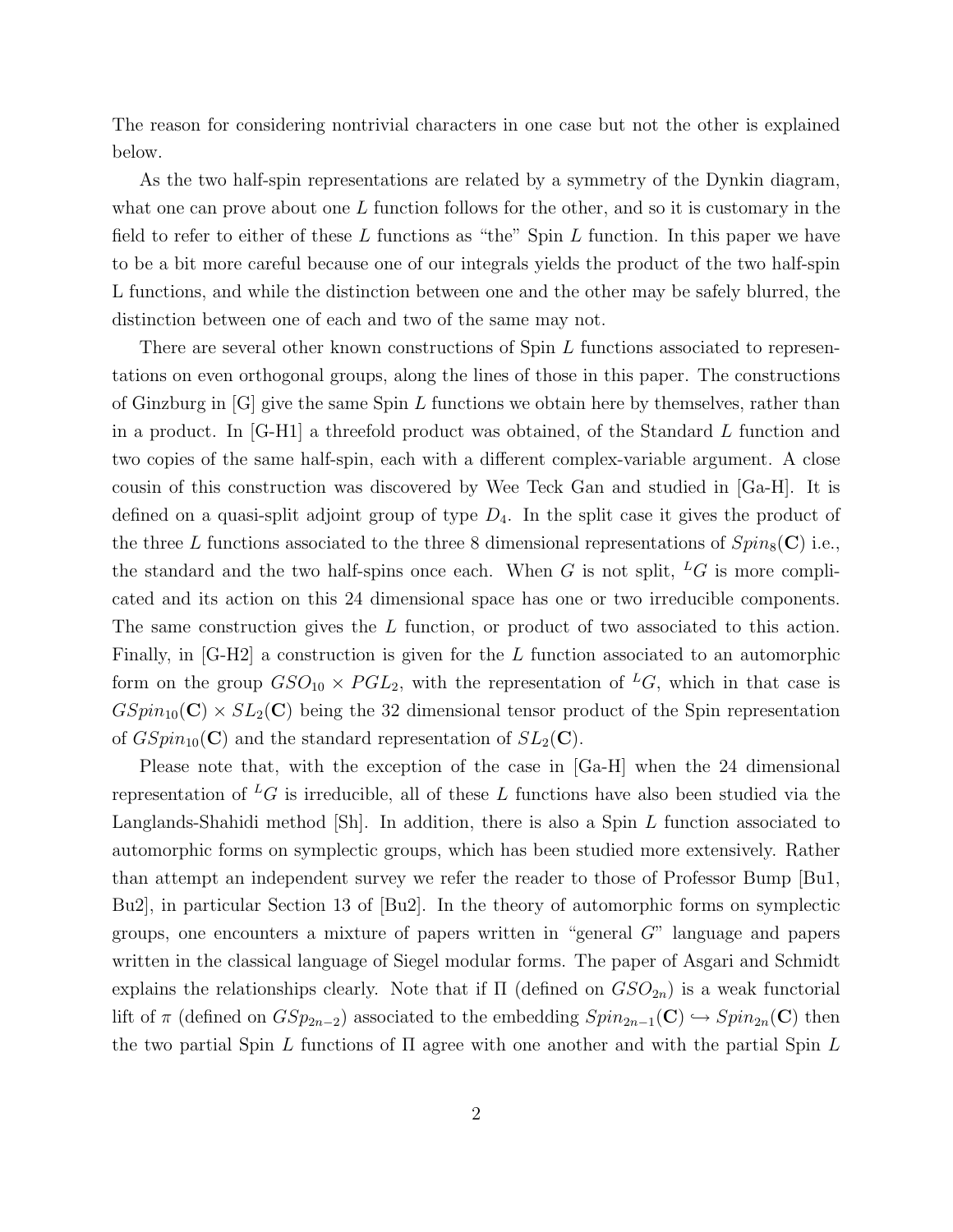function of  $\pi$ .

Next we address the question of whether our integrals here might have applications, relating periods, poles of L functions, and functorial liftings, along the lines of  $[G-R-S]$ , [G-H1] and [G-H2]. As applied to our  $GSO_{10}$  integral, this question may be easily answered in the negative: it is proved in  $|G|$  that the L functions we obtain in that case are always entire (even without the restriction on central character). For  $GSO_{12}$ , on the other hand, what Ginzburg proves is that  $L^S(s, \pi \otimes \chi, Spin)$  can have a simple pole when  $\omega_{\pi} \chi^2$  is nontrivial and quadratic. This is the reason why we allow nontrivial characters in one case and not the other: for the  $GSO_{10}$  case it is a harmless restriction which simplifies the notation somewhat, while in the  $GSO_{12}$  case it omits the most interesting cases from consideration. A possible explanation for this phenomenon arises naturally in connection to the question we consider here. We remark on the structure of the proofs in [G-H1] and [G-H2]. In each case we relate three things:

- 1. A partial  $L$  function or some partial  $L$  functions having poles.
- 2. The cuspidal representations that appear in them being lifts associated with the inclusion of the stabilizer of a generic point.
- 3. Nonvanishing of a period.

This motivates the investigation of the stabilizer of a generic point in the Spin representation of  $GSpin_{12}(\mathbf{C})$ . Most of the work is done by Igusa [I] who describes the orbits for the action of  $Spin_{12}(\mathbf{C})$  and shows that the stabilizer of a generic point is isomorphic to  $SL_6(\mathbf{C})$ . One may easily check that in *GSpin* there is a second connected component; the stabilizer of a generic point is isomorphic to  $SL_6(\mathbb{C}) \rtimes {\{\pm 1\}}$ . Also, the stabilizer of a generic point in the standard representation is  $GSpin_{11}(\mathbf{C})$  and the intersection of these two groups is  $SL_5(\mathbb{C}) \rtimes {\pm 1}$ . Note that  $SL_n(\mathbb{C}) \rtimes {\pm 1}$  is essentially the L group of a quasi-split unitary group. On the L-group side we have the diagram of inclusions:

$$
SL_5(\mathbf{C}) \rtimes \{\pm 1\} \xrightarrow{\iota_1} SL_6(\mathbf{C}) \rtimes \{\pm 1\}
$$
  
\n
$$
\iota_2 \downarrow \qquad \qquad \iota_3 \downarrow
$$
  
\n
$$
GSpin_{11}(\mathbf{C}) \xrightarrow{\iota_4} \qquad GSpin_{12}(\mathbf{C})
$$
\n(1)

which indicates which liftings we may expect to need to consider. Our integral is best suited to studying the lifting associated with the composite inclusion, but might also be used on the right-hand arrow, the bottom arrow having been handled already in [G-R-S].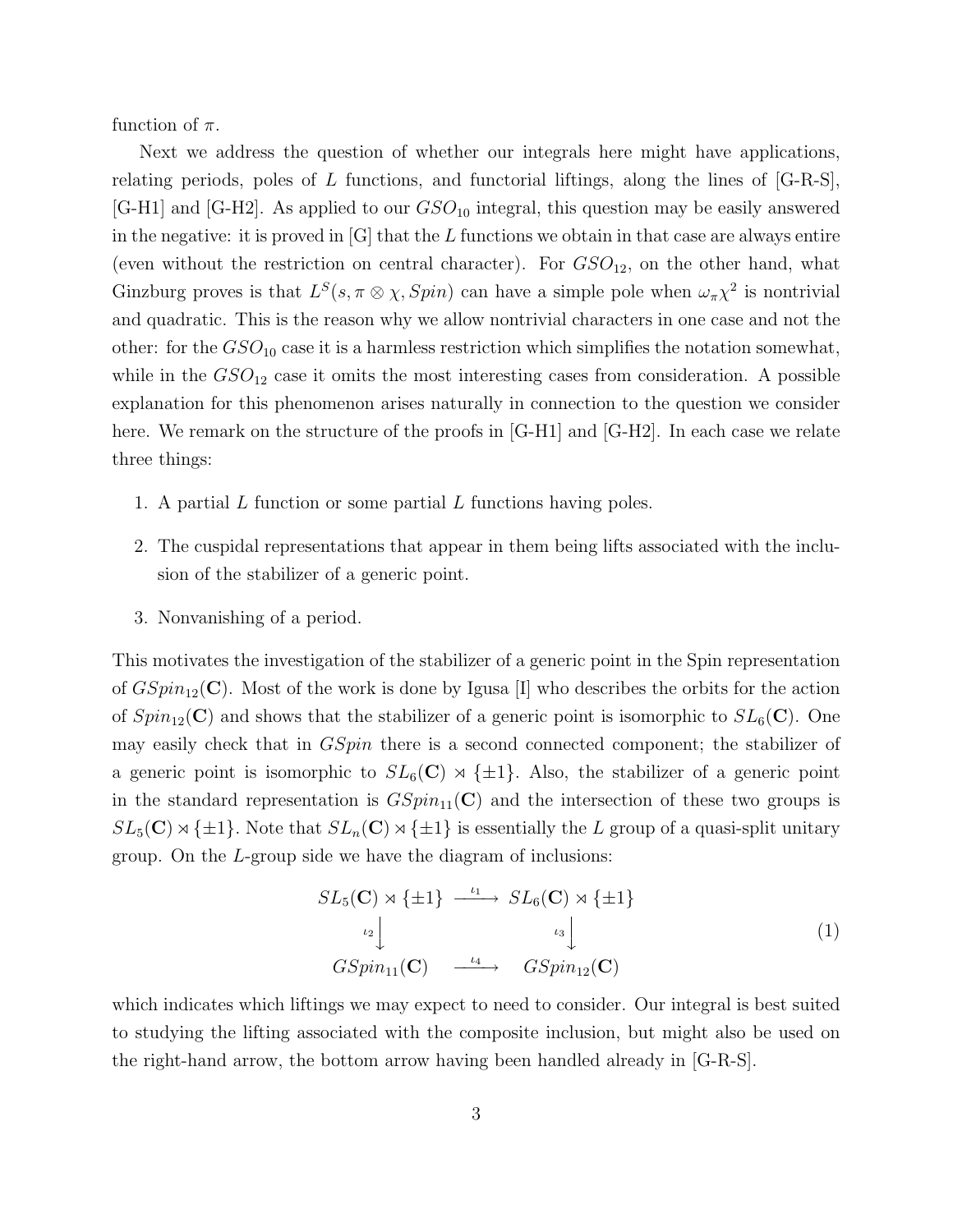In the proofs in [G-H1] and [G-H2], the flow is  $(2) \Rightarrow (1) \Rightarrow (3) \Rightarrow (2)$ . The integral representation is a tool for proving the implication  $(1) \Rightarrow (3)$ . Indeed, obtaining the nonvanishing of a period from the integral representation is immediate, at least if we allow a very vague notion of "period," as seems appropriate. However, one wants to prove  $(1) \Rightarrow (3)$  for a period such that  $(3) \Rightarrow (2)$  can be proved, and so one needs some handle on the lifting to proceed. At present the author is unaware of any such handle on the liftings associated with the vertical arrows in (1).

For the implication  $(2) \Rightarrow (1)$  we restrict a representation of the L group to a stabilizer. One of the components is the trivial representation corresponding to the stabilized point. We need to know that the  $L$  functions attached to the other components of this restriction do not vanish.

Motivated by this, we record the decompositions of the various restrictions. Both semidirect products have a one-dimensional trivial representation which we denote by 1 and a nontrivial one-dimensional representation with kernel equal to the identity component, which we denote by  $\varepsilon$ . The remaining representations arising here may be described by giving their restrictions to the identity component: there is only one way for −1 to act. We denote the standard representation of  $SL_n(\mathbb{C})$  by  $V_n$ .

Restricting St to  $SL_6(\mathbb{C}) \rtimes {\pm 1}$  yields  $V_6 \oplus V_6^*$ , which is irreducible. When we restrict further to  $SL_5(\mathbb{C}) \rtimes {\pm 1}$ , we get  $\mathbf{1} \oplus \varepsilon \oplus (V_5 \oplus V_5^*)$ . We insert parentheses because  $(V_5 \oplus V_5^*)$ is a single irreducible representation of the semidirect product. Similarly, when Spin is restricted to  $SL_6(\mathbb{C}) \rtimes {\{\pm1\}}$ , we get  $\mathbf{1} \oplus \varepsilon \oplus (\bigwedge^2 V_6 \oplus \bigwedge^4 V_6)$ , and restricting further to  $SL_5(\mathbf{C}) \rtimes {\{\pm 1\}}$ , we get  $\mathbf{1} \oplus \varepsilon \oplus (\bigwedge^2 V_5 \oplus \bigwedge^4 V_5) \oplus (V_5 \oplus V_5^*).$ 

Now let us describe the notation used in the paper and give the precise statement of the main theorem. We consider the group  $G = GSO_{2n}$  generated by matrices preserving the bilinear form given by the matrix  $J$  with ones on the diagonal running from upper right to lower left, together with matrices of the form  $diag(\lambda I_n, I_n)$ . This is a split form of  $GSO_{2n}$ . The set of diagonal matrices in this group is a maximal torus, which we denote by  $T$  and the set of upper triangular matrices in this group is a Borel subgroup  $B = TU$ . We define the notation,  $e'_{i,j} = e_{i,j} - e_{2n+1-i,2n+1-j}$ , where  $e_{i,j}$  is the matrix with a one in the  $i, j$  entry and zeros elsewhere. For each root  $\alpha$ , for the action of T on G, the one dimensional unipotent subgroup on which T acts by  $\alpha$  is the image of the homomorphism  $x_{\alpha}(r) = x_{i,j}(r) = I + re'_{i,j}$ , for some i, j. We denote this subgroup by  $X_{\alpha}$  or by  $X_{i,j}$  as convenient. We number the simple positive roots determined by our choice of Borel  $\alpha_1, \ldots, \alpha_n$  so that  $X_{\alpha_i} = X_{i,i+1}$ for  $i = 1, \ldots, n-1$ , and  $X_{\alpha_n} = X_{n-1,n+1}$ . We identify the Weyl group with the group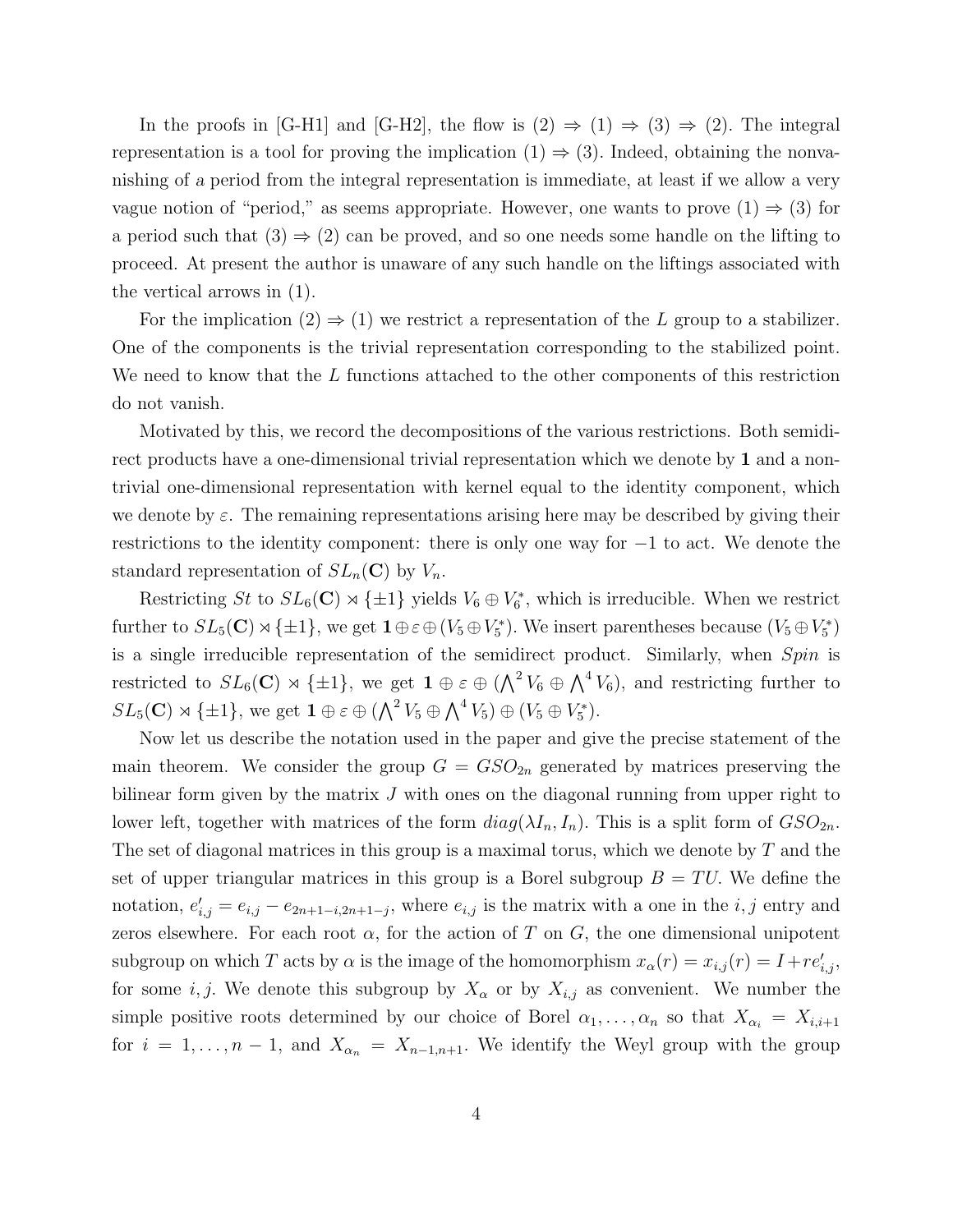of permutation matrices that are in G, and for  $i = 1, \ldots, n$ , let w|i| denote the simple reflection corresponding to the root  $\alpha_i$ . We shall write  $w[i_1 i_2 \dots i_r]$  for  $w[i_1]w[i_2] \dots w[i_r]$ . Let  $M(i_1,\ldots,i_k)$  denote the standard Levi containing the subgroups  $X_{\alpha_i}$ , for  $i = i_1,\ldots,i_k$ , and let  $P(i_1, \ldots, i_k)$  denote the standard parabolic of which it is a Levi subgroup.

Let Z denote the center of G. Let  $P = P(1, 2, ..., n-1)$  and when  $n \geq 4$ , let  $Q =$  $P(1, 2, 4, \ldots, n)$ . Let  $\pi$  denote an irreducible cuspidal representation of  $G(\mathbf{A})$ , and  $\varphi$  a vector in the space of  $\pi$ . We consider two integrals, which correspond to the cases  $n = 5$  and  $n = 6$ . When  $n = 5$ , we assume that the central character  $\omega_{\pi}$  of  $\pi$  is trivial, while when  $n = 6$ we do not. When  $n = 5$ , we let  $E_Q(g, s_1)$  denote the Eisenstein series on  $G(\mathbf{A})$  associated to the induced representation  $Ind_{Q(\mathbf{A})}^{G(\mathbf{A})} \delta_Q^{s_1}$ , and  $E_P(g, s_2)$  the one associated to the induced representation  $Ind_{P(A)}^{G(A)} \delta_P^{s_2}$ . We consider the integral

$$
\int_{Z(\mathbf{A})G(F)\backslash G(\mathbf{A})} \varphi(g) E_Q(g, s_1) E_P(g, s_2) dg.
$$
\n(2)

When  $n = 6$ , the integral is much the same except that we allow  $\pi$  to have nontrivial central character, and allow nontrivial characters in the Eisenstein series as well. It has the form

$$
\int_{Z(\mathbf{A})G(F)\backslash G(\mathbf{A})} \varphi(g) E_Q(g, \chi_1') E_P(g, \chi_2') \chi_3'(\lambda(g)) dg,
$$
\n(3)

where  $\lambda$  is the rational character of G giving the similitude factor, and  $\chi'_{i}$  are quasicharacters chosen so that the integrand is  $Z(\mathbf{A})$ -invariant. See section 4 for precise notation.

As a final piece of notation, we will need to fix a character of  $F\setminus A$ , which we will denote by  $\psi$ . We then define a character, also denoted by  $\psi$ , of the group U by  $\psi(u)$  =  $\psi(u_{1,2} + \cdots + u_{n-1,n} + u_{n-1,n+1})$ . We let  $W_{\varphi}$  denote the image of  $\varphi$  in the  $(U, \psi)$ -Whittaker model of  $\pi$ . Our integral will be zero unless  $W_{\varphi}$  is nonzero, so we assume  $\pi$  is generic.

The L-group of  $GSO_{2n}$  is  $GSpin_{2n}(\mathbb{C})$ . For  $n=5$  we assume the central character is trivial and hence may work with  $Spin_{10}(\mathbf{C})$  instead. We let  $Spin^{-}$  and  $Spin^{+}$  denote the 16 dimensional representations of this group whose highest weights are the fourth and fifth fundamental weights, respectively. When  $n = 6$ , we specify a representation of  $GSpin_{12}(\mathbf{C})$ by describing the action of  $Spin_{12}(\mathbf{C})$  and the scalars. Specifically, we let St be the 12 dimensional representation where  $Spin_{12}$  acts by the standard representation and scalars act trivially. We let Spin denote the representation where  $Spin_{12}(\mathbf{C})$  acts by the representation associated to the fifth fundamental weight and scalars act by multiplication.

Our main theorem is then as follows,

**Theorem:** When  $n = 5$ , (resp. 6) the integral (2) (resp. (3))unfolds to give an Eulerian inte-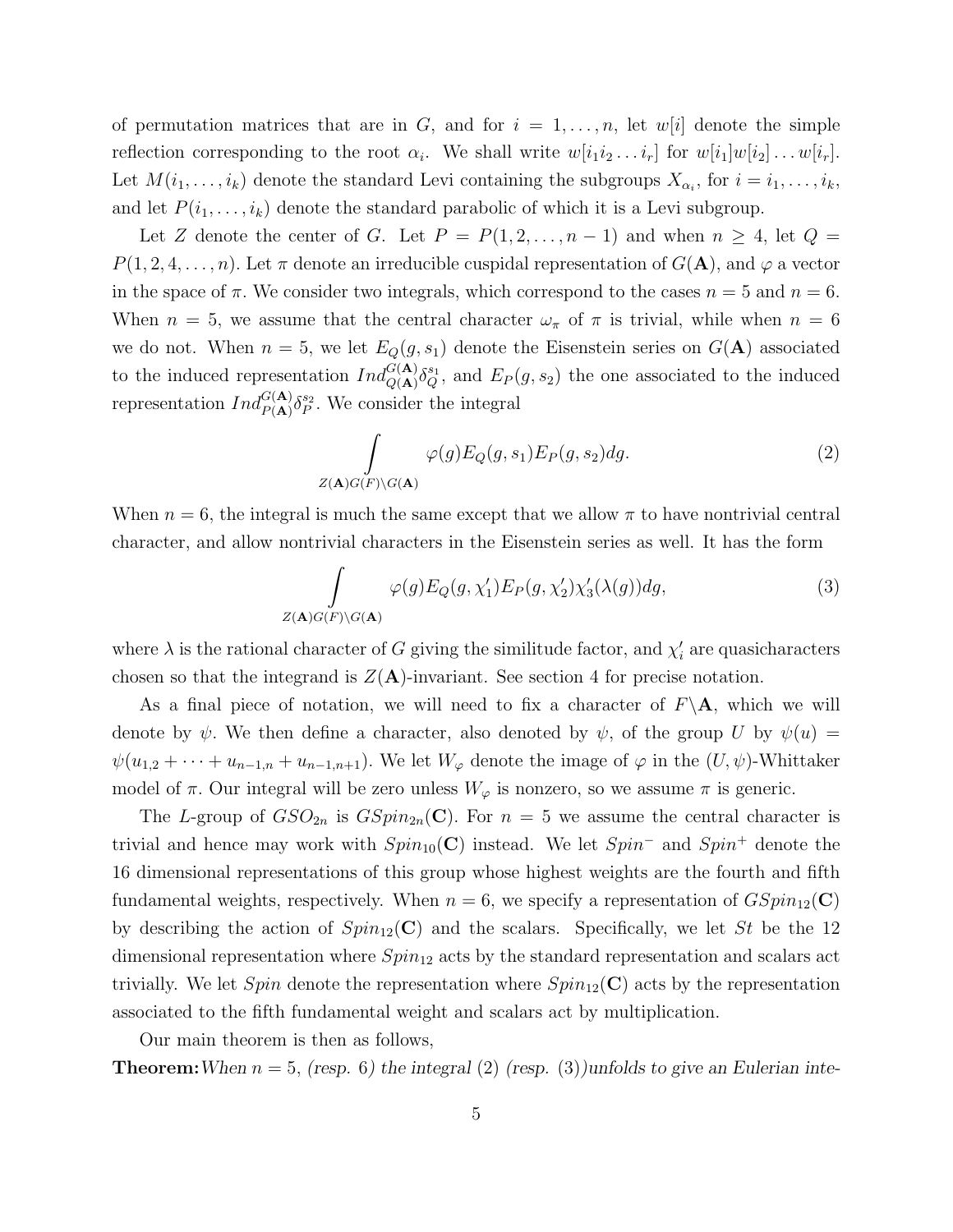gral involving the Whittaker function  $W_{\varphi}$ . When  $n = 5$ , the contribution from the unramified places is the quotient of

$$
L^{S}(3s_{1}-2s_{2}, \pi, Spin^{-})L^{S}(3s_{1}+2s_{2}-2, \pi, Spin^{+})
$$

by the product of the normalizing factors of the two Eisenstein series, and when  $n = 6$  it is the quotient of

$$
L^{S}(5s_{2}-2, \pi\otimes\chi_{2}, St)L^{S}(4s_{1}-\frac{3}{2}, \pi\otimes\chi_{1}, Spin)
$$

by the product of the normalizing factors of the two Eisenstein series.

Here the term normalizing factor is used as follows: the poles of an Eisenstein series are determined by the constant term, which is given in terms of intertwining operators which factor over the places. At an unramified place this intertwining operator takes the normalized spherical vector to a multiple of the normalized spherical vector, with the multiplier being given by a ratio of products of local zeta functions. Taking the product over all the unramified places we obtain a ratio of products of partial zeta functions. The normalizing factor is the product appearing in the denominator.

We now describe the format of the paper. Sections 2 and 3 are devoted to the case  $n = 5$ , with Section 2 being the unfolding and Section 3 being the unramified computation. Similarly, Sections 4 and 5 are the unfolding and unramified computation in the case  $n = 6$ respectively.

The author would like to express his deep gratitude to David Ginzburg, who suggested the integrals, communicated the unfolding for the  $GSO_{10}$  case, and provided invaluable help and advice at many times throughout the course of the work. He also wishes to thank Christian Krattenthaler for pointing out the work of Okada and thus greatly ameliorating the material in section 3, and to thank the referee for helpful suggestions. A portion of this research was completed while the author was a visitor at the Tata Institute for Fundamental Research. He would like to thank TIFR for the excellent working environment.

### 2 The  $GSO_{10}$  Integral

The unfolding in this case was communicated by Ginzburg. Any mistakes are the author's own. For  $g \in G(\mathbf{A})$ ,  $f_{Q,s_1} \in I_Q(s_1)$  and  $f_{P,s_3} \in I_P(s_2)$  we define

$$
f_{Q,s_1}^R(g) := \int_{A^4} f_{Q,s_1}(w[3254]x_{23}(r_1)x_{45}(r_2)x_{46}(r_3)x_{27}(r_4)g)\psi^{-1}(r_1+r_2+r_3)dr_i \tag{4}
$$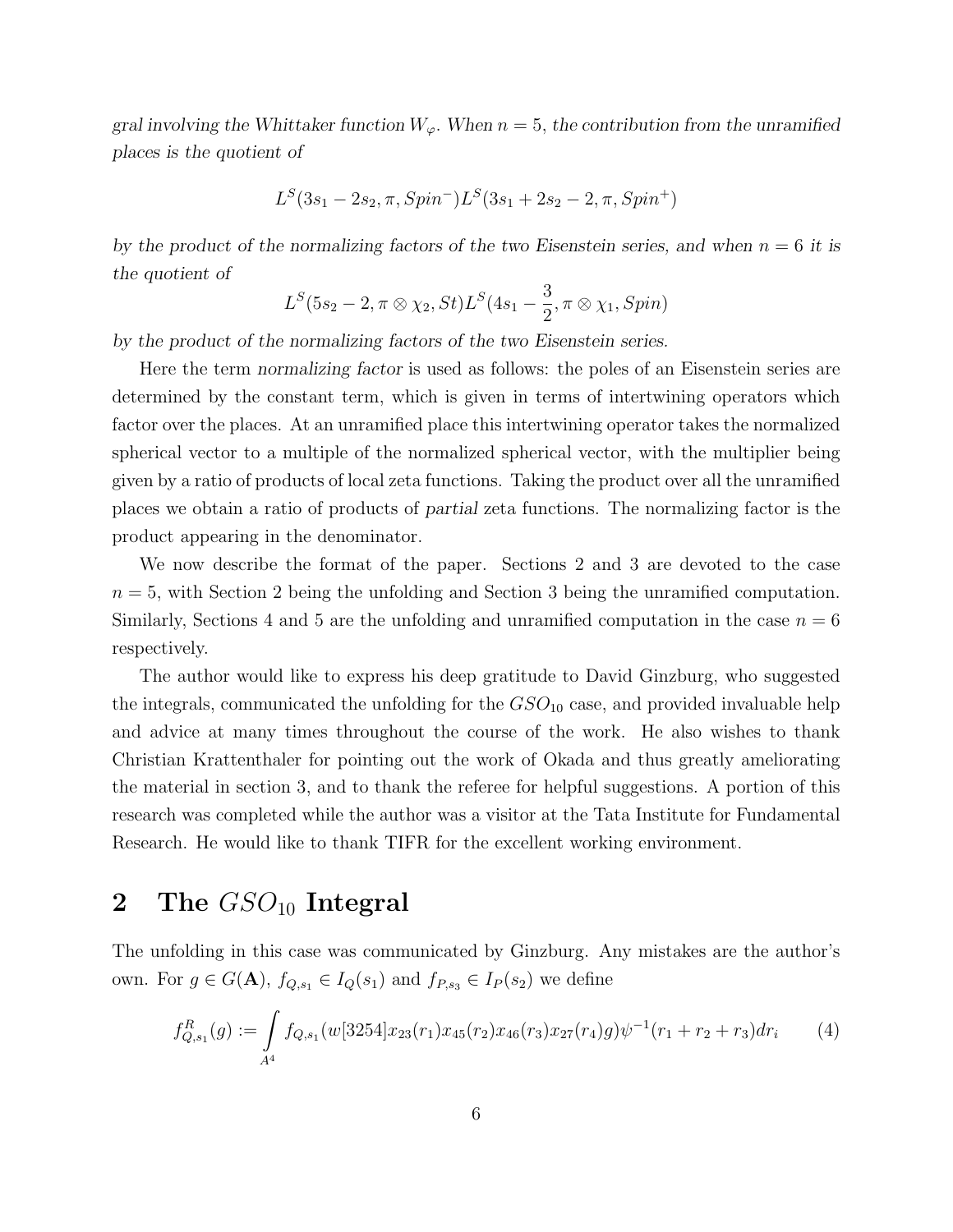and

$$
f_{P,s_2}^L(g) := \int_{A^6} f_{P,s_2}(w[532143]x_{12}(l_1)x_{34}(l_2)x_{14}(l_3), x_{15}(l_4)x_{35}(l_5)x_{18}(l_6)g)\psi^{-1}(l_1+l_2)dl_i \tag{5}
$$

The main result of this section is the following **Theorem 3.1:** For  $Re(s_i)$  large, we have

$$
\int_{Z(\mathbf{A})G(F)\backslash G(\mathbf{A})} \varphi(g) E_Q(g, s_1) E_P(g, s_2) dg = \int_{Z(\mathbf{A})U(\mathbf{A})\backslash G(\mathbf{A})} W_{\varphi}(g) f_{Q, s_1}^R(g) f_{P, s_2}^L(g) dg \qquad (6)
$$

Proof: We unfold the two Eisenstein series and obtain

$$
\sum_{w \in Q \backslash G/P_{(P(F) \cap w^{-1}Q(F)w) \backslash G(\mathbf{A})}} \varphi(g) f_{s_1}(wg) f_{s_2}(g) dg.
$$

By the Bruhat decomposition, every double coset in  $Q\backslash G/P$  contains an element of the Weyl group of G. The Weyl group of G may be identified with the set of permutations with sign  $1$ such that  $w(11-i) = 11-w(i)$  for all i. From the block structure of P and Q we see that there are four elements of  $Q\backslash G/P$  corresponding to the four possible values of  $\#\{i : i \leq 5, w(i) \leq 5, w(i) \}$  $3$ . For each double coset we choose the shortest element of the Weyl group in that coset as a representative. Then the unipotent radical of  $P(2,3,4,5)$  is contained in  $(P(F) \cap w^{-1}Q(F)w)$ for every coset but one. By cuspidality, all those integrals vanish. Our representative for the remaining coset is  $w_0 = w[321532435]$ . The group  $(P(F) \cap w_0^{-1}Q(F)w_0)$  consists of  $M(1, 3, 4)$ and the 7 dimensional unipotent group containing  $X_{ij}$  for  $i = 1, 2, j = 3, 4, 5$ , as well as  $(1, 9)$ . We make the change of variables  $g \mapsto w[534]g$ . The effect on the domain of integration is to conjugate the "denominator"  $(P(F) \cap w_0^{-1}Q(F)w_0)$  by  $w[435]$ . The group  $M(1, 3, 4)$  maps to  $M(1,3,5)$  and the unipotent subgroup now contains  $X_{ij}$  for  $i = 1, 2, j = 5, 7, 8, 9$ .

Next we perform a Fourier expansion of  $\varphi$  along the three dimensional unipotent subgroup  $X_{35}X_{45}X_{47}$ . Together with the unipotent subgroup we already have, this forms  $U(1, 2, 3, 5)$ , hence the term corresponding to the trivial character vanishes. The action of  $M(1,3,5)$ by conjugation permutes the remaining terms transitively. We choose as a representative  $\psi_1(u) = \psi(u_{45})$ , which may also be viewed as a character of  $U(1, 2, 3, 5)$ . The stabilizer of  $\psi_1$  contains the two dimensional unipotent group  $X_{34}X_{36}$  and a subgroup  $M_1$  of  $M(1,5)$ isomorphic to  $GL_1 \times GL_2 \times GL_2$ . Thus, (2) is equal to

$$
\int_{Z(\mathbf{A})N_1(\mathbf{A})M_1(F)\backslash G(\mathbf{A})} f_{s_1}(w_2g) f_{s_2}(w_1g) \varphi^{U_1,\psi_1}(g) dg, \tag{7}
$$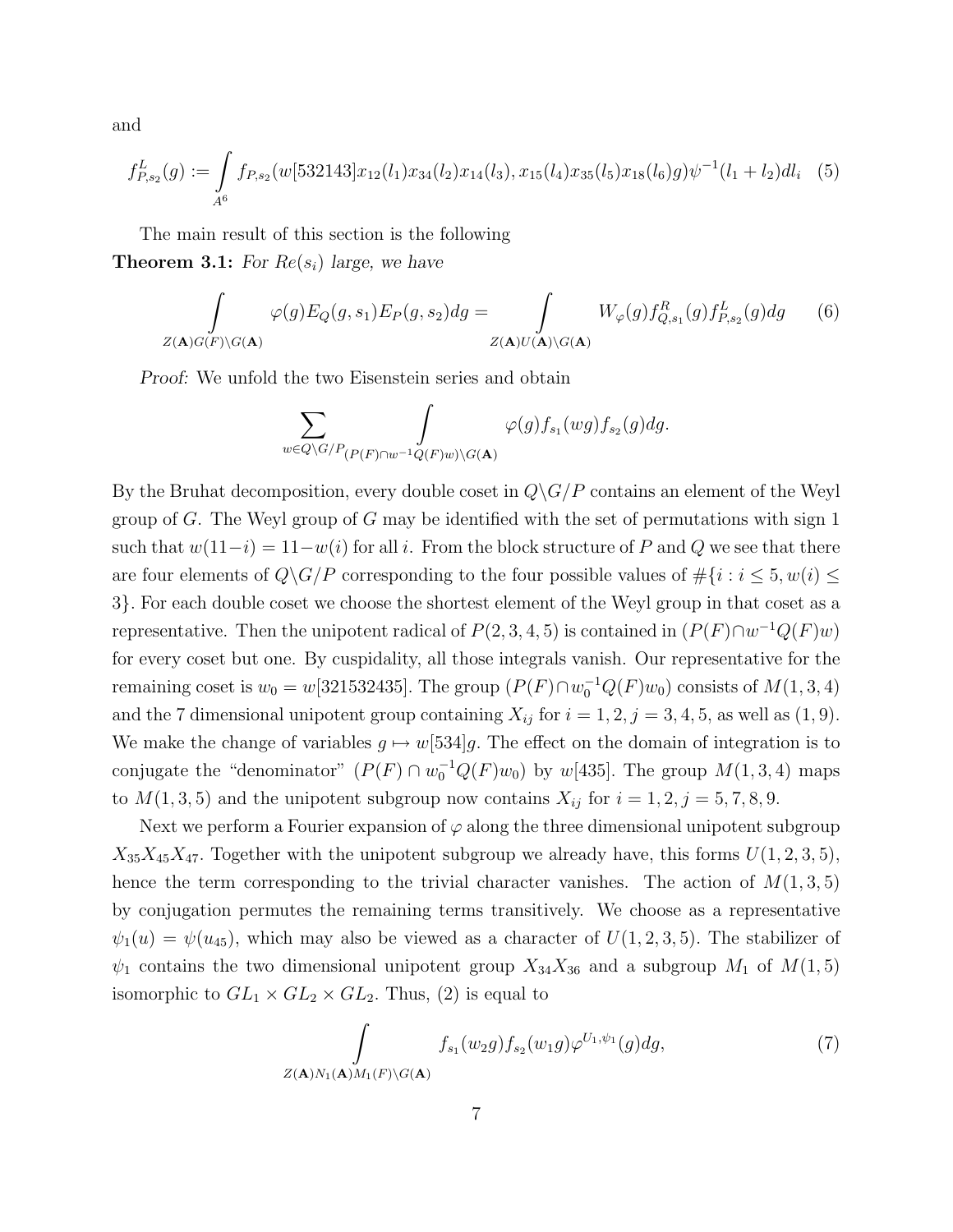where  $U_1 = U(1, 2, 3, 5)X_{34}X_{36}$ , and  $N_1$  is the product of  $X_{34}X_{36}$  and the seven dimensional unipotent group above.

Next, we make the change of variables  $g \mapsto w[21]g$ . When  $N_1$  is conjugated by  $w[12]$ ,  $X_{34}X_{36}$  is sent to to  $X_{14}X_{16}$ . We expand along  $X_{12}X_{13}$ . The nontrivial characters are permuted transitively by the action of  $M_1$  on this group, while the trivial character contributes zero by cuspidality. We take the character  $x_{12}(r_1)x_{13}(r_2) \mapsto \psi(r_1)$  as a representative. The stabilizer contains  $X_{23}$ , and a reductive part  $M_2$  isomorphic to  $GL_1^2 \times GL_2$ . We then expand along  $X_{24}X_{26}$ , choosing this time  $x_{24}(r_1)x_{26}(r_2) \mapsto \psi(r_1)$  as our representative for the nontrivial orbit. The stabilizer contains  $X_{46}$ . Factoring the integration over  $X_{23}X_{46}$ , we have shown that (7) is equal to

$$
\int_{Z(\mathbf{A})N_3(\mathbf{A})M_3(F)\backslash G(\mathbf{A})} f_{s_1}(w_2g) f_{s_2}(w_1g) \varphi^{U_3,\psi_3}(g) dg, \tag{8}
$$

where  $N_3 = X_{23}X_{46}X_{14}X_{16}w[12]N_1w[21], U_3$  is the unipotent subgroup containing all positive root spaces except  $X_{34}$  and  $X_{36}$ ,  $\psi_3(u) = \psi(u_{12} + u_{24} + u_{45})$ , and  $M_3 \cong GL_1^3$  is the stabilizer of  $\psi_3$  in T.

We change variables  $g \mapsto w[34]g$ . The group  $w[43]U_3w[34]$  consists of  $X_{54}$  and the group  $V_4$  which is the product of every positive root space except  $(4, 5)$ ,  $(4, 6)$  and  $(3, 5)$ . If  $\psi_4(u)\psi_3(w[34]uw[43])$  for  $u = vx_{54}(r) \in w[43]U_3w[34] \psi_4(v) = \psi_4(u) = \psi(u_{12} + u_{23} + u_{34}).$ Clearly,  $\varphi^{U_3,\psi_3}(w[34]g) = \varphi^{w[43]U_3w[34],\psi_4}(g)$ . We express this as an integral over  $X_{54}$  and one over the group  $V_4$ . generated by all the other root spaces. Then, we expand  $\varphi$  along  $X_{35}$ :

$$
\sum_{\xi \in F} \int_{(F \setminus A)^2} \int_{V_4(F) \setminus V_4(A)} \varphi(x_{35}(r) v x_{54}(r') g) \psi_4(v) \psi(\alpha r) dv dr dr'.
$$

As  $\varphi$  is left  $G(F)$ -invariant, we may introduce  $x_{54}(\alpha)$  at the far left. Now  $x_{54}(\alpha)x_{35}(r) =$  $x_{35}(r)x_{34}(\alpha r)x_{54}(\alpha)$ . We conjugate  $x_{54}$  to the right, and after suitable changes of variable, we obtain

$$
\int_{\mathbf{A}} \varphi^{U_4,\psi_4}(x_{54}(r')g)dr'.
$$

Where  $U_4 = X_{35}V_4$  and we extend the character  $\psi_4$  trivially. The root space  $X_{54}$  is in  $w[43]N_3[w34]$ , so we may collapse the integration. We now have

$$
\int_{Z(\mathbf{A})N_5(\mathbf{A})M_4(F)\backslash G(\mathbf{A})} f_{s_1}(w[3254]g) f_{s_2}(w[5342134]g) \varphi^{U_4,\psi_4}(g) dg, \tag{9}
$$

where  $N_4$  is obtained by deleting the root space  $X_{54}$  from  $w[43]N_3w[34]$ ,  $U_5$  is the product of all the positive root spaces except  $X_{45}$  and  $X_{46}$ , and  $M_4$  is the stabilizer of  $\psi_4$  in T.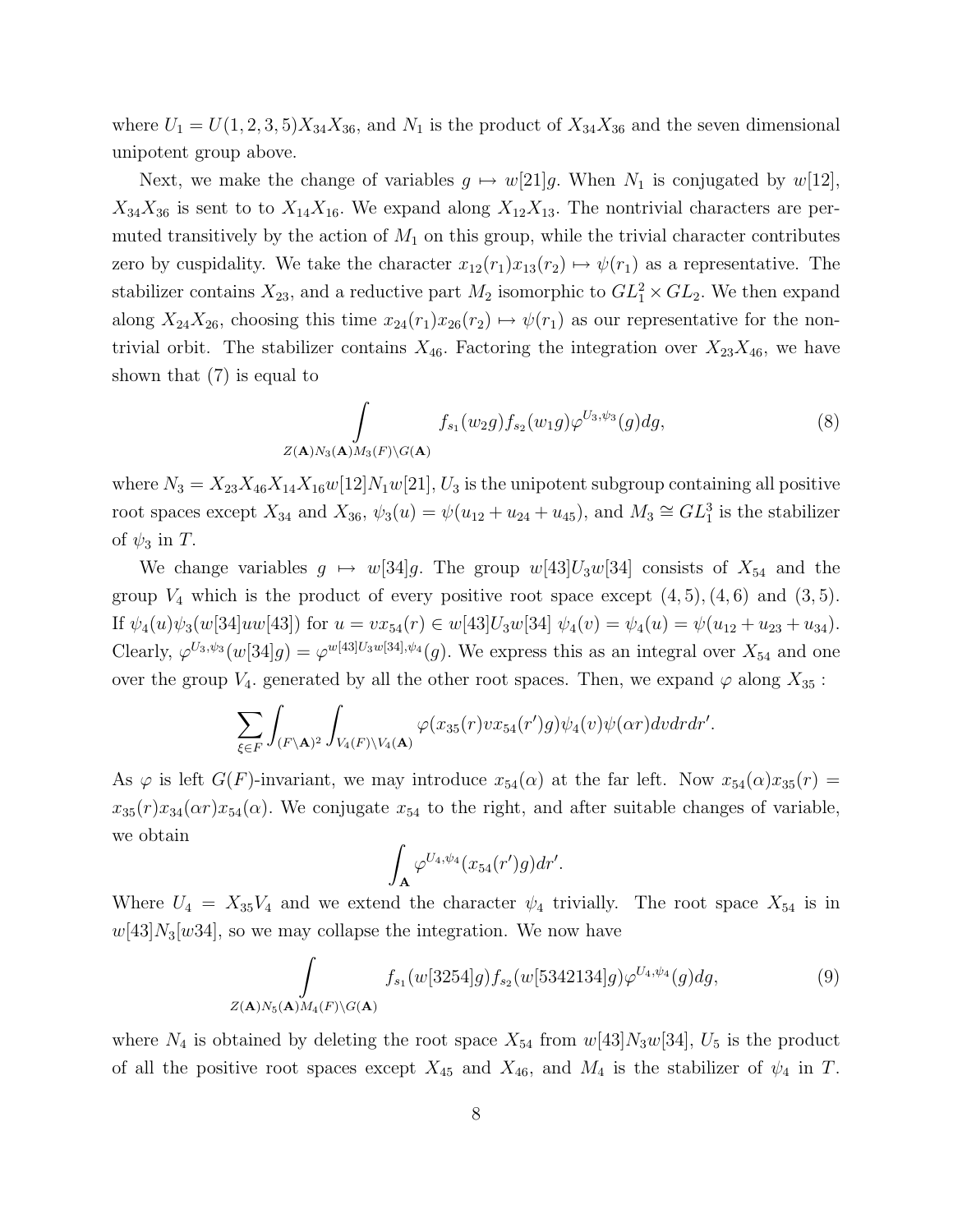We observe that  $w[5342134] = w[2532143]$ . The leading two can be deleted as  $f_{s_2}$  is  $P(F)$ invariant. Finally, we expand along  $X_{45}$  and  $X_{46}$ , and then factor the unipotent integration  $N_4\backslash U$ , to obtain the right-hand side of (6).

### 3 The Unramified Computation for  $GSO_{10}$

We now consider the local unramified integral which results from  $(9)$ . In this section F will denote a non-archimedean local field,  $\pi$  an unramified irreducible representation of  $G(F)$ , with trivial central character, and  $f_{Q,s_1}^R$  and  $f_{P,s_2}^L$  will denote the local analogues of the global functionals defined above. Also, in this section we work exclusively with  $F$  points of our various algebraic groups  $(G, T, Z, \text{etc.})$  and hence may suppress the " $(F)$ " from the notation.

The integral we consider is

$$
\int_{ZU\backslash G} W_{\pi}(g) f_{Q,s_1}^R(g) f_{P,s_2}^L(g) dg.
$$
\n(10)

The main result of this section is

**Proposition:** For all unramified data and  $Re(s_i)$  sufficiently large, the integral (10) is equal to

$$
\frac{L(3s_1-2s_2,\pi,Spin^-)L(3s_1+2s_2-2,\pi,Spin^+)}{\zeta(6s_1)\zeta(6s_1-1)^2\zeta(6s_1-2)\zeta(12s_1-4)\zeta(8s_2)\zeta(8s_2-2)}.
$$

The denominator here matches the product of the normalizing factors of the two Eisenstein series exactly.

Proof: By the Iwasawa decomposition, (10) equals

$$
\int_{Z \backslash T} W_{\pi}(t) f_{Q,s_1}^R(t) f_{P,s_2}^L(t) \delta_B^{-1}(t) dt.
$$
\n(11)

We now compute  $f_{Q,s_1}^R(t)$ , which is defined by

$$
f_{Q,s_1}^R(t) := \int\limits_{F^4} f_{Q,s_1}(w[3254]x_{23}(r_1)x_{45}(r_2)x_{46}(r_3)x_{27}(r_4)t)\psi^{-1}(r_1+r_2+r_3)dr_i.
$$
 (12)

The integration in  $r_4$  gives an intertwining operator from  $Ind_Q^G \delta_Q^{s_1}$  to  $Ind_B^G \chi_{s_1}$  where

$$
\chi_{s_1}(diag(t_1, t_2, t_3, t_4, t_5, t_6, \dots)) = |t_1^2 t_2^2 t_4^2 t_5^{-3} t_6^{-3}|^{3s_1} \left| \frac{t_3}{t_4} \right|.
$$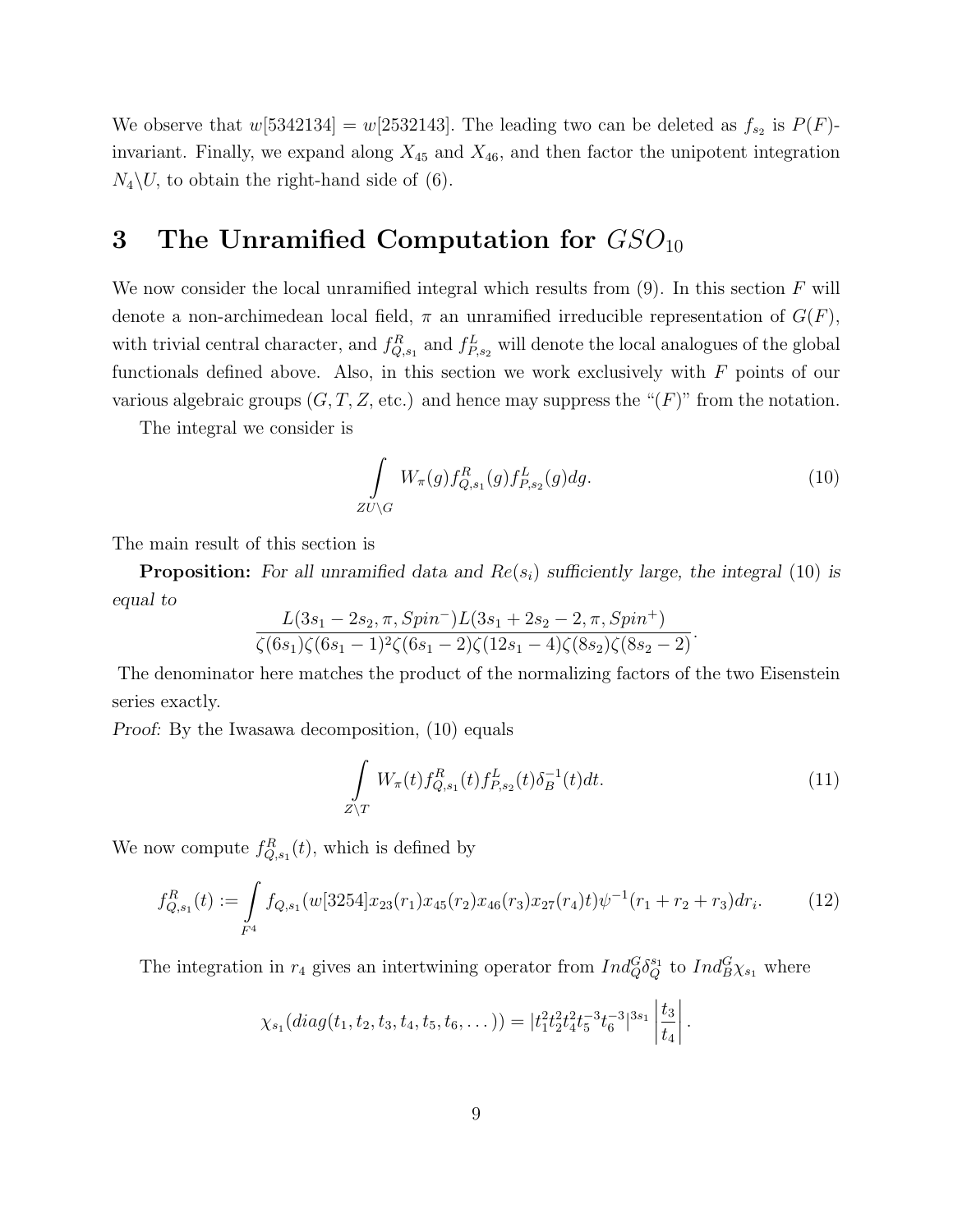Let  $f_{\chi_{s_1}}^{\circ}$  denote the normalized spherical vector in this latter space. Then by a well known calculation we get

$$
f_{Q,s_1}^R(t) := \frac{\zeta(6s_1 - 1)}{\zeta(6s_1)} \int\limits_{F^3} f_{\chi_{s_1}}^\circ(w[254]x_{23}(r_1)x_{45}(r_2)x_{46}(r_3)t)\psi^{-1}(r_1 + r_2 + r_3)dr_i.
$$
 (13)

Each of the roots  $\alpha_2, \alpha_4, \alpha_5$  defines an embedding of  $SL_2$  into G. As no two of these roots are connected, the images of  $SL_2$  commute. Put differently, we obtain an embedding of  $SL_2^3$  into G. The integration in the remaining three variables essentially gives Whittaker functionals on our three  $SL_2$ 's.

More explicitly, beginning from  $(13)$  we conjugate  $t$  to the right, and make a change of variables in the  $r_i$ . We now need to evaluate the integral

$$
\int_{F^3} f_{\chi_{s_1}}^{\circ}(w[245]x_{23}(r_1)x_{45}(r_2)x_{46}(r_3))\psi^{-1}(\frac{t_2}{t_3}r_1+\frac{t_4}{t_5}r_2+\frac{t_4}{t_6}r_3)dr_i.
$$

We split the integration in  $r_3$  into an integral over the ring of integers  $\mathfrak o$  and one over  $F - \mathfrak o$ . The first contributes

$$
\int_{F^2} f^{\circ}_{\chi_{s_1}}(w[24]x_{23}(r_1)x_{45}(r_2))\psi^{-1}(\frac{t_2}{t_3}r_1+\frac{t_4}{t_5}r_2)dr_1dr_2\int\limits_{\mathfrak{o}}\psi^{-1}(\frac{t_4}{t_6}r_3)dr_3,
$$

while the second gives

$$
\int_{F^2} \int_{F-\mathfrak{0}} f^{\circ}_{\chi_{s_1}}(w[24]x_{23}(r_1)x_{45}(r_2)x_{46}(r_3^{-1})\check{\alpha_5}(r_3^{-1}))\psi^{-1}(\frac{t_2}{t_3}r_1+\frac{t_4}{t_5}r_2+\frac{t_4}{t_6}r_3)dr_i,
$$

where  $\check{\alpha_5}(r_3^{-1}) = diag(1, 1, 1, r_3^{-1}, r_3^{-1}, r_3, r_3, 1, 1, 1)$ . This, in turn, is equal to

$$
\int_{F^2} f_{\chi_{s_1}}^{\circ} (w[24]x_{23}(r_1)x_{45}(r_2)) \psi^{-1}(\frac{t_2}{t_3}r_1 + \frac{t_4}{t_5}r_2) dr_1 dr_2 \int_{F-\mathfrak{o}} |r_3|^{6s_1-1} \psi^{-1}(\frac{t_5}{t_7}r_3) dr_3.
$$

The other variables behave similarly. Since

$$
\int_{\mathfrak{o}} \psi^{-1}(\tau r) dr + \int_{F-\mathfrak{o}} |r|^{6s_1-1} \psi^{-1}(\tau r) d = \frac{\zeta(6s_1-2)}{\zeta(6s_1-1)} \left(1 - |\tau|^{6s_1-2} q^{-6s_1+2}\right),
$$

overall we get

$$
\frac{\zeta(6s_1-2)^3}{\zeta(6s_1)\zeta(6s_1-1)^2} \left(1 - \left|\frac{t_2}{t_3}\right|^{6s_1-2} q^{-6s_1+2}\right) \left(1 - \left|\frac{t_4}{t_5}\right|^{6s_1-2} q^{-6s_1+2}\right)
$$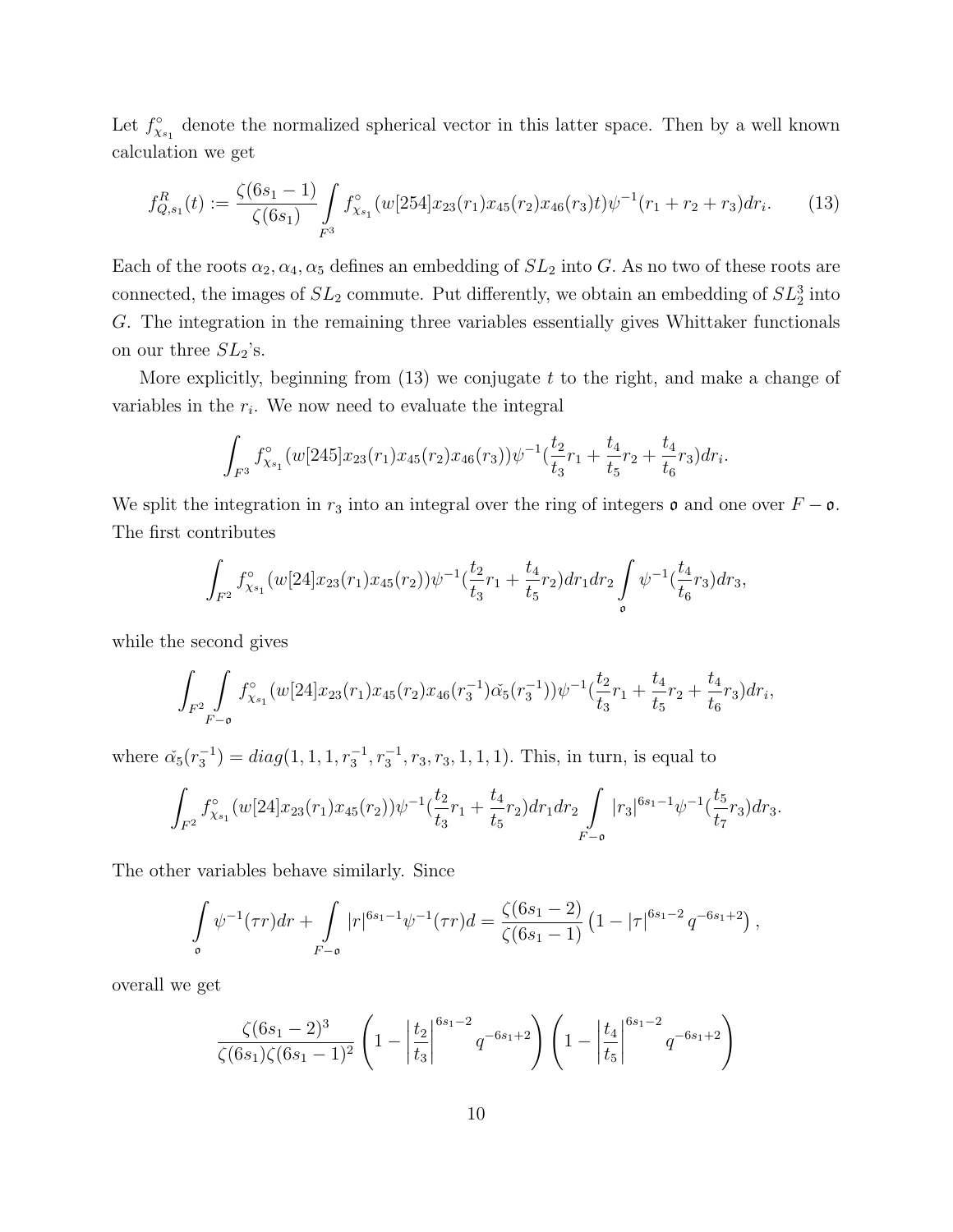$$
\left(1 - \left|\frac{t_4}{t_6}\right|^{6s_1-2} q^{-6s_1+2}\right) |t_1^6 t_3^6 t_4^{-6} t_5^{-3} t_6^{-3}|^{s_1} |t_2^2 t_3^{-1} t_4^3 t_5^{-2} t_6^{-2}|.
$$

The computation of  $f_{P,s_2}^L$  is similar. In this case, the integrals in  $l_3$  to  $l_6$  give intertwining operators, and the integrals in  $l_1$  and  $l_2$  give Whittaker functionals on embedded  $SL_2$ 's. The outcome is

$$
f_{P,s_2}^L(t) = \frac{\zeta(8s_2 - 4)^2}{\zeta(8s_2)\zeta(8s_2 - 2)} \left(1 - \left|\frac{t_1}{t_2}\right|^{8s_2 - 4} q^{-8s_2 + 4}\right)
$$

$$
\left(1 - \left|\frac{t_3}{t_4}\right|^{8s_2 - 4} q^{-8s_2 + 4}\right) |t_1^{-4}t_2^4 t_3^{-4} t_4 t_5^2 t_6^{-2}|^{s_2} |t_1^4 t_2^{-1} t_3^3 t_4^{-2} t_5^{-3} t_6^{-1}|.
$$

Also

$$
\delta_B(t) = \frac{t_1^8 t_2^6 t_3^4 t_4^2}{t_5^{10} t_6^{10}}.
$$

Let  $\tau_i = \frac{t_i}{t_{i+1}}$  $\frac{t_i}{t_{i+1}}, i = 1$  to 4 and  $\tau_5 = \frac{t_4}{t_6}$  $\frac{t_4}{t_6}$ . Then the variables  $\tau_i$  define coordinates on  $Z\backslash T$ . Let  $K_{\pi}(t) = W_{\pi}(t)\delta_B(t)^{-\frac{1}{2}}$ . Then we have shown that (11) is equal to

$$
\frac{\zeta(6s_1-2)^3\zeta(8s_2-4)^2}{\zeta(6s_1)\zeta(6s_1-1)^2\zeta(8s_2)\zeta(8s_2-2)}\int_{Z\backslash T}K_{\pi}(t)\eta(t)dt,
$$
\n(14)

where

$$
\eta(t) = \prod_{i=2,4,5} (1 - |\tau_i p|^{6s_1 - 2}) \prod_{i=1,3} (1 - |\tau_i p|^{8s_2 - 4}) |\tau_1|^{6s_1 - 4s_2} |\tau_2|^{6s_1 - 2} |\tau_3|^{12s_1 - 4s_2 - 2} |\tau_4|^{3s_1 - 2s_2} |\tau_5|^{3s_1 + 2s_2 - 2}.
$$

Next, we use the Casselman-Shalika formula. Let  $n_i$  denote the valuation of  $\tau_i$ , so that  $|\tau_i| = q^{-n_i}$ . Then the Casselman-Shalika formula states first that  $K_\pi(t)$  is zero if any of the  $n_i$  is negative, and that if they are all positive, then it is equal to the trace of the irreducible representation of  $Spin_{10}(\mathbf{C})$  with highest weight  $\sum_i n_i \varpi_i$ , where  $\varpi_i$  is the *i*th fundamental weight, evaluated at the semisimple conjugacy class associated to the local unramified representation  $\pi$ . Finally, we let  $x = q^{-3s_1+1}$ ,  $y = q^{-2s_2+1}$ . Putting all of this together, we find that the integral in (14) is equal to

$$
\sum_{n_i=0}^{\infty} (n_1, n_2, n_3, n_4, n_5) \prod_{i=2,4,5} (1 - x^{2(n_i+1)}) \prod_{i=1,3} (1 - y^{4(n_i+1)}) x^{2n_1+2n_2+4n_3+n_4+n_5} y^{-2n_1-2n_3-n_4+n_5}.
$$

It follows from the result of Brion ( see [Br] and also [G] p. 781) that

$$
L(3s_1 + 2s_2 - 2, \pi, Spin^+) = \sum_{m_1, m_5 = 0}^{\infty} (m_1, 0, 0, 0, m_5)(xy)^{2m_1 + m_5}
$$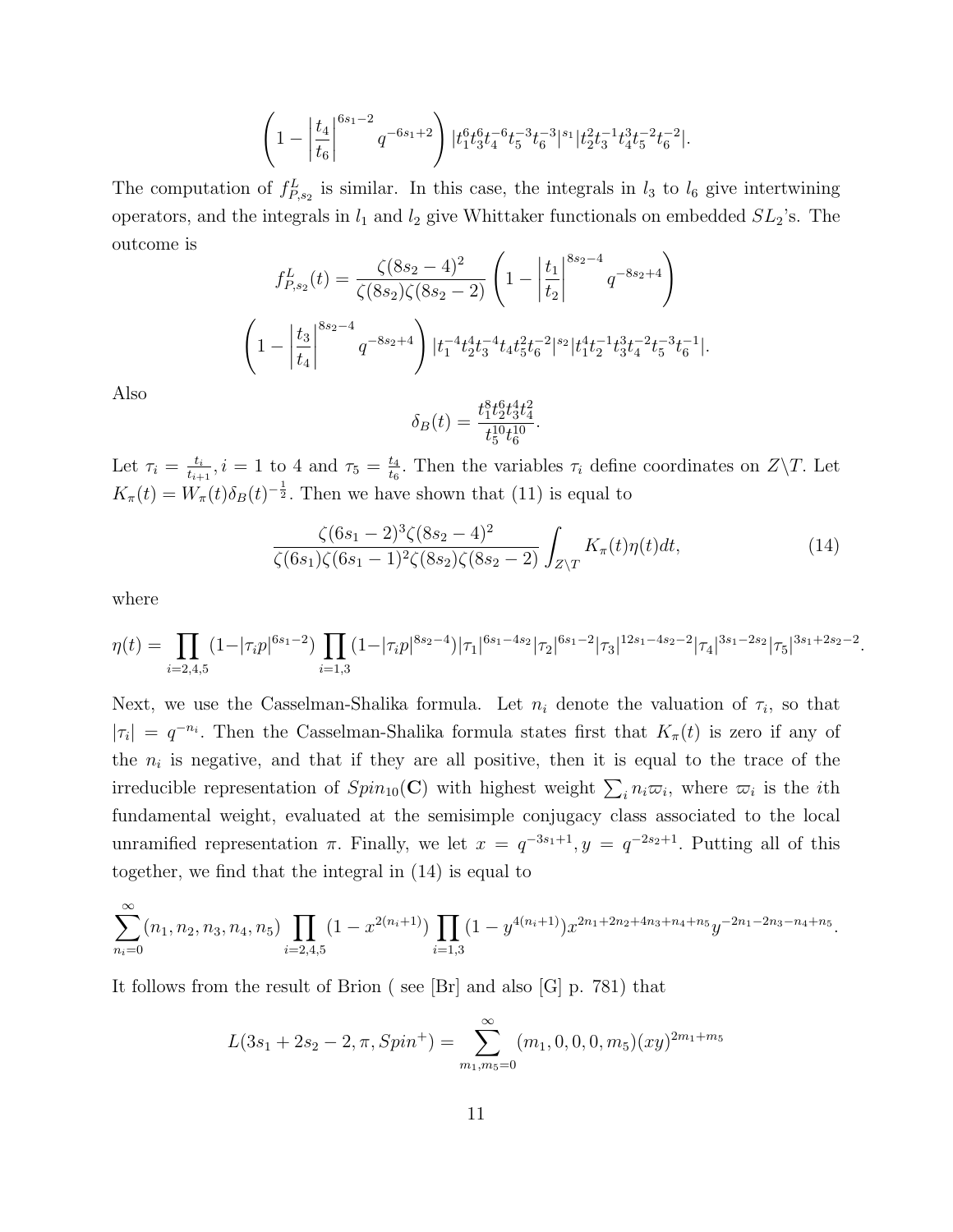$$
L(3s_1 - 2s_2, \pi, Spin^-) = \sum_{k_1, k_4=0}^{\infty} (k_1, 0, 0, k_4, 0) (xy^{-1})^{2k_1 + k_4}.
$$

The proposition is now reduced to the identity

$$
\sum_{n_i=0}^{\infty} (n_1, n_2, n_3, n_4, n_5) \prod_{i=2,4,5} \frac{1 - x^{2(n_i+1)}}{1 - x^2} \prod_{i=1,3} \frac{1 - y^{4(n_i+1)}}{1 - y^4} x^{2n_1 + 2n_2 + 4n_3 + n_4 + n_5} y^{-2n_1 - 2n_3 - n_4 + n_5}
$$
  
=  $(1 - x^2)(1 - x^4) \sum_{m_i, k_i=0}^{\infty} (m_1, 0, 0, 0, m_5)(k_1, 0, 0, k_4, 0) x^{2m_1 + m_5 + 2k_1 + k_4} y^{2m_1 + m_5 - 2k_1 - k_4}.$  (15)

The method of proof is as in [G-H2]. Let

$$
P(u) = (1 - u8) + (u6 - u2)(1, 0, 0, 0, 0) + u3(0, 0, 0, 1, 0) - u5(0, 0, 0, 0, 1),
$$
  
\n
$$
P'(u) = (1 - u8) + (u6 - u2)(1, 0, 0, 0, 0) + u3(0, 0, 0, 0, 1) - u5(0, 0, 0, 1, 0).
$$

Then

$$
P(xy)L(3s_1 + 2s_2 - 2, \pi, Spin^+) = \sum_{m=0}^{\infty} (0, 0, 0, 0, m)(xy)^m
$$
  

$$
P'(xy^{-1})L(3s_1 - 2s_2, \pi, Spin^-) = \sum_{k=0}^{\infty} (0, 0, 0, k, 0)(xy^{-1})^k.
$$

We multiply the left hand side of (15) by  $P'(xy^{-1})$ .

Lemma: The outcome is

$$
\sum_{n_i=0}^{\infty} (n_1, n_2, n_3, n_4, n_5) \frac{1 - x^{2(n_5 + 1)}}{1 - x^2} x^{2n_1 + 2n_2 + 4n_3 + n_4 + n_5} y^{2n_1 + 2n_3 - n_4 + n_5}.
$$
 (16)

*Proof of Lemma:* We denote the weight  $\sum_i n_i \varpi_i$  by  $\underline{n}$ . Let

$$
\ell_1(\underline{n}) = 2n_1 + 2n_2 + 4n_3 + n_4 + n_5,
$$
  

$$
\ell_2(\underline{n}) = 2n_1 + 2n_3 - n_4 + n_5.
$$

Let

$$
h_{\underline{n}}(x,y) = x^{\ell_1(\underline{n})} y^{\ell_2(\underline{n})} \prod_{i=1,3} (1 - y^{-4(n_i+1)}) \prod_{i=2,4,5} (1 - x^{2(n_i+1)}),
$$

which, up to a factor of  $(1-x^2)^3(1-y^{-4})^2$ , is the coefficient of  $(n_1, n_2, n_3, n_4, n_5)$  in (15), for  $n_i \geq 0$ . Also, if any of the  $n_i$  is  $-1$ , then  $h_n(x,y) = 0$ . It follows that the coefficient of  $(n_1, n_2, n_3, n_4, n_5)$  in

$$
P'(xy^{-1})\sum_{n=0}^{\infty} (n_1, n_2, n_3, n_4, n_5)h_{\underline{n}}(x, y)
$$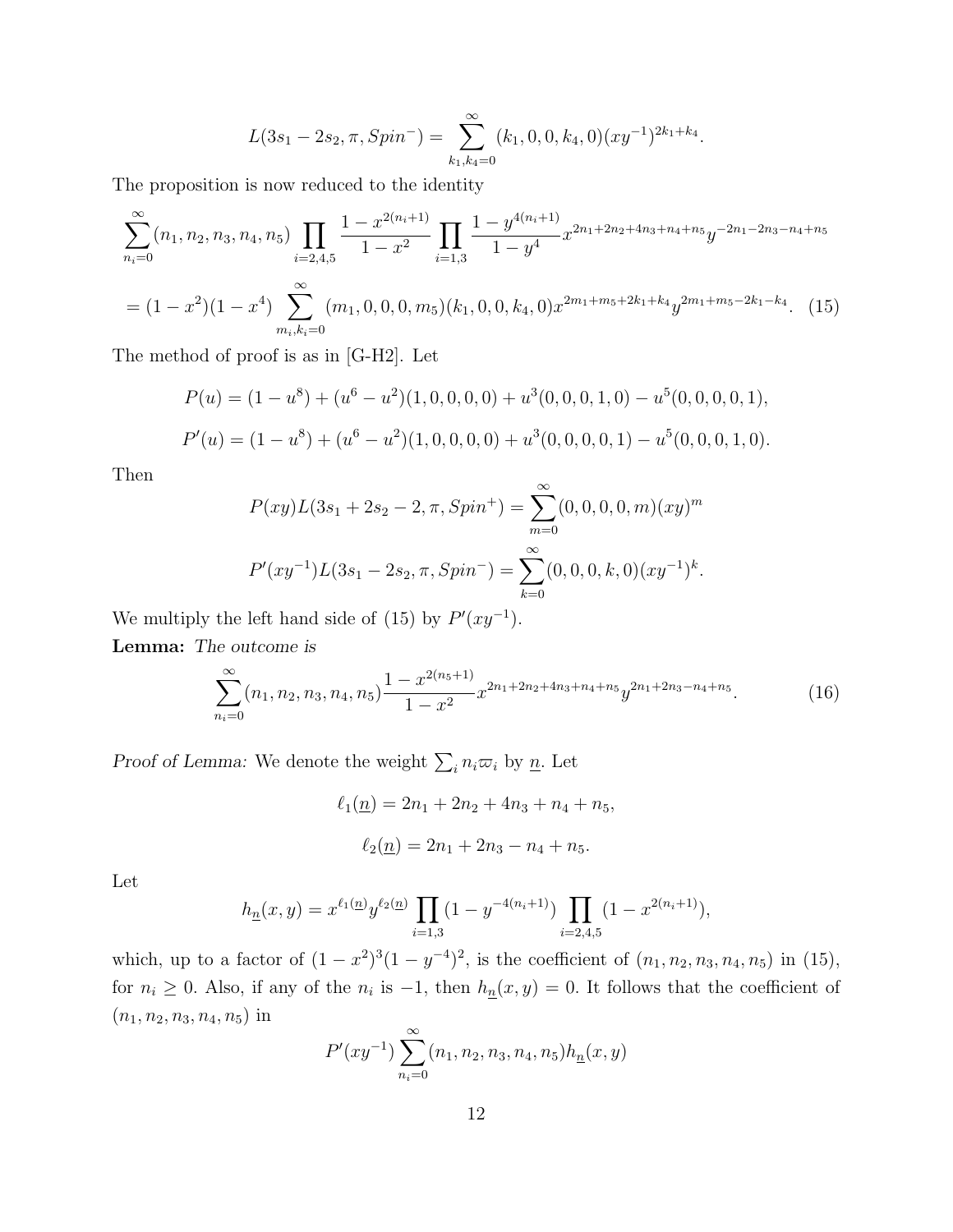$$
(1-x^8y^{-8})h_{\underline{n}}(x,y)+(x^6y^{-6}-x^2y^{-2})\sum_{\underline{w}\in \Gamma_1}h_{\underline{n}-\underline{w}}(x,y)+x^3y^{-3}\sum_{\underline{w}\in \Gamma_5}h_{\underline{n}-\underline{w}}(x,y)-x^5y^{-5}\sum_{\underline{w}\in \Gamma_4}h_{\underline{n}-\underline{w}}(x,y),
$$

where  $\Gamma_i$  denotes the set of weights of the representation with highest weight  $\varpi_i$ . Let

$$
H_{\underline{w}} = x^{-\ell_1(\underline{w})} y^{-\ell_2(\underline{w})} (1 - Y_1 y^{4w_1 - 4}) (1 - X_2 x^{2 - 2w_2}) (1 - Y_3 y^{4w_3 - 4}) (1 - X_4 x^{2 - 2w_4}) (1 - X_5 x^{2 - 2w_5}).
$$

Then the lemma is equivalent to the identity

$$
(1 - x^8 y^{-8})H_0 + (x^6 y^{-6} - x^2 y^{-2})\sum_{\underline{w} \in \Gamma_1} H_{\underline{w}} + x^3 y^{-3} \sum_{\underline{w} \in \Gamma_5} H_{\underline{w}} - x^5 y^{-5} \sum_{\underline{w} \in \Gamma_4} H_{\underline{w}}
$$
  
=  $(1 - x^2)^2 (1 - y^{-4})^2 (1 - x^4)(1 - X_5 x^2).$ 

This is just an identity of polynomials (with  $y^{-1}$  being one of the variables), and may be verified by the computer algebra system of your choice.

Now we multiply (16) by  $P(xy)$ .

#### Lemma:

$$
P(xy) \sum_{n_i=0}^{\infty} (n_1, n_2, n_3, n_4, n_5) \frac{1 - x^{2(n_5 + 1)}}{1 - x^2} x^{2n_1 + 2n_2 + 4n_3 + n_4 + n_5} y^{2n_1 + 2n_3 - n_4 + n_5}
$$

$$
\sum_{n_2, n_4, n_5=0}^{\infty} (0, n_2, 0, n_4, n_5) x^{2n_2 + n_4 + n_5} y^{-n_4 + n_5}.
$$
 (17)

Proof of Lemma: Let

$$
h'_{\underline{n}}(x,y) = x^{\ell_1(\underline{n})} y^{\ell_2(\underline{n})} (1 - x^{2(n_5+1)}).
$$

The coefficient of  $(n_1, n_2, n_3, n_4, n_5)$  on the left hand side of  $(17)$  is

$$
(1-x^8y^8)h'_{\underline{n}} + (x^6y^6 - x^2y^2)\sum_{\underline{w}\in\Gamma_1^{\underline{n}}}h'_{\underline{n}-\underline{w}} + x^3y^3\sum_{\underline{w}\in\Gamma_4^{\underline{n}}}h'_{\underline{n}-\underline{w}} - x^5y^5\sum_{\underline{w}\in\Gamma_5^{\underline{n}}}h'_{\underline{n}-\underline{w}},
$$

where

$$
\Gamma_i^{\underline{n}} = \{ \underline{w} \in \Gamma_i : w_i \le n_i, i \le 4 \}.
$$

(Note that  $|w_i| \leq 1$  for all i, and all <u>w</u> under consideration. It is not necessary to exclude the terms with  $w_5 > n_5$  from our sum, because these terms vanish anyway.) We must show that this sum is 0 if  $n_1$  or  $n_3$  is nonzero, and  $(1-x^2)x^{\ell_1(n)}y^{\ell_2(n)}$  otherwise.

Let

$$
H'_{\underline{w}}(x, y, X_5) = x^{-\ell_1(\underline{w})} y^{-\ell_2(\underline{w})} (1 - X_5 x^{2 - 2w_5}),
$$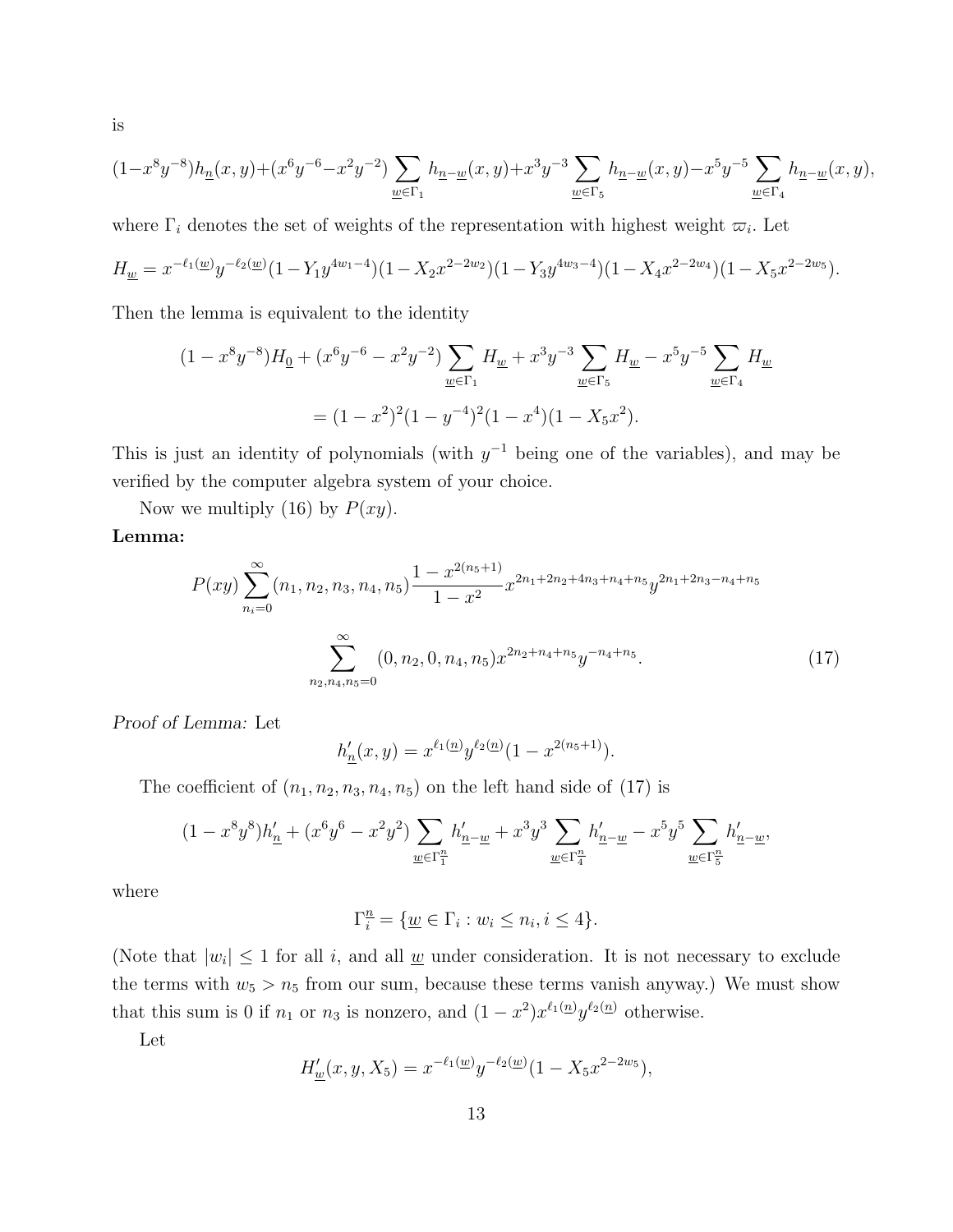so that

$$
h'_{\underline{n}-\underline{w}}(x,y) = x^{\ell_1(\underline{n})} y^{\ell_2(\underline{n})} H'_{\underline{w}}(x,y,x^{2n_5}).
$$

For each  $\sigma \in \{0,1\}^4$  we define

$$
\Gamma_i^{\sigma} = \{ \underline{w} \in \Gamma_i : \sigma_i = 1 \Leftrightarrow w_i = 1 \}.
$$

Let

$$
Q^{\sigma} = (1-x^8y^8)H_0' + (x^6y^6 - x^2y^2)\sum_{\underline{w}\in \Gamma_1^{\sigma}}H'_{\underline{w}} + x^3y^3\sum_{\underline{w}\in \Gamma_4^{\sigma}}H'_{\underline{w}} - x^5y^5\sum_{\underline{w}\in \Gamma_5^{\sigma}}H'_{\underline{w}}.
$$

Then lengthy but straightforward computation shows that

$$
Q^{\sigma}(x, y, X_5) = \begin{cases} 1 - x^2 & \sigma = (0, 0, 0, 0), (1, 0, 1, 0) \\ -1 + x^2 & \sigma = (1, 0, 0, 0), (0, 0, 1, 0) \\ 0 & \text{otherwise.} \end{cases}
$$

The result follows.

Equation (15) is now reduced to

$$
(1-x^2)^{-1} \sum_{n_2,n_4,n_5=0}^{\infty} (0,n_2,0,n_4,n_5) x^{2n_2+n_4+n_5} y^{-n_4+n_5} = \sum_{m_5,k_4=0}^{\infty} (0,0,0,k_4,0)(0,0,0,0,m_5) x^{k_4+m_5} y^{-k_4+m_5}.
$$
\n(18)

This, in turn, follows from the identity

$$
(0,0,0,k_4,0)(0,0,0,0,m_5) = \sum_{a,b,c:a+\min(b,c) \le \min(k_4,m_5)} (0,a,0,b,c).
$$

which is due to Okada [O]. See also [K].

## 4 The Global Integral for  $GSO_{12}$

In this integral, we will allow nontrivial characters. Observe that now the Satake parameters may not be in  $Spin_{12}(\mathbf{C}) \subset GSpin_{12}(\mathbf{C})$ .

We define a rational character  $d_3$  of  $M_Q$  by

$$
d_3\left(\begin{array}{c} g\\h\end{array}\right)=\det g.
$$

Here  $*$  is defined by the condition that this matrix is in  $GSO_{12}$ . Let P denote the Siegel parabolic. We define a rational character  $d_6$  of  $M_P$  by

$$
d_6\left(\begin{smallmatrix} g_1 & \\ & g_2 \end{smallmatrix}\right) = \det g_1.
$$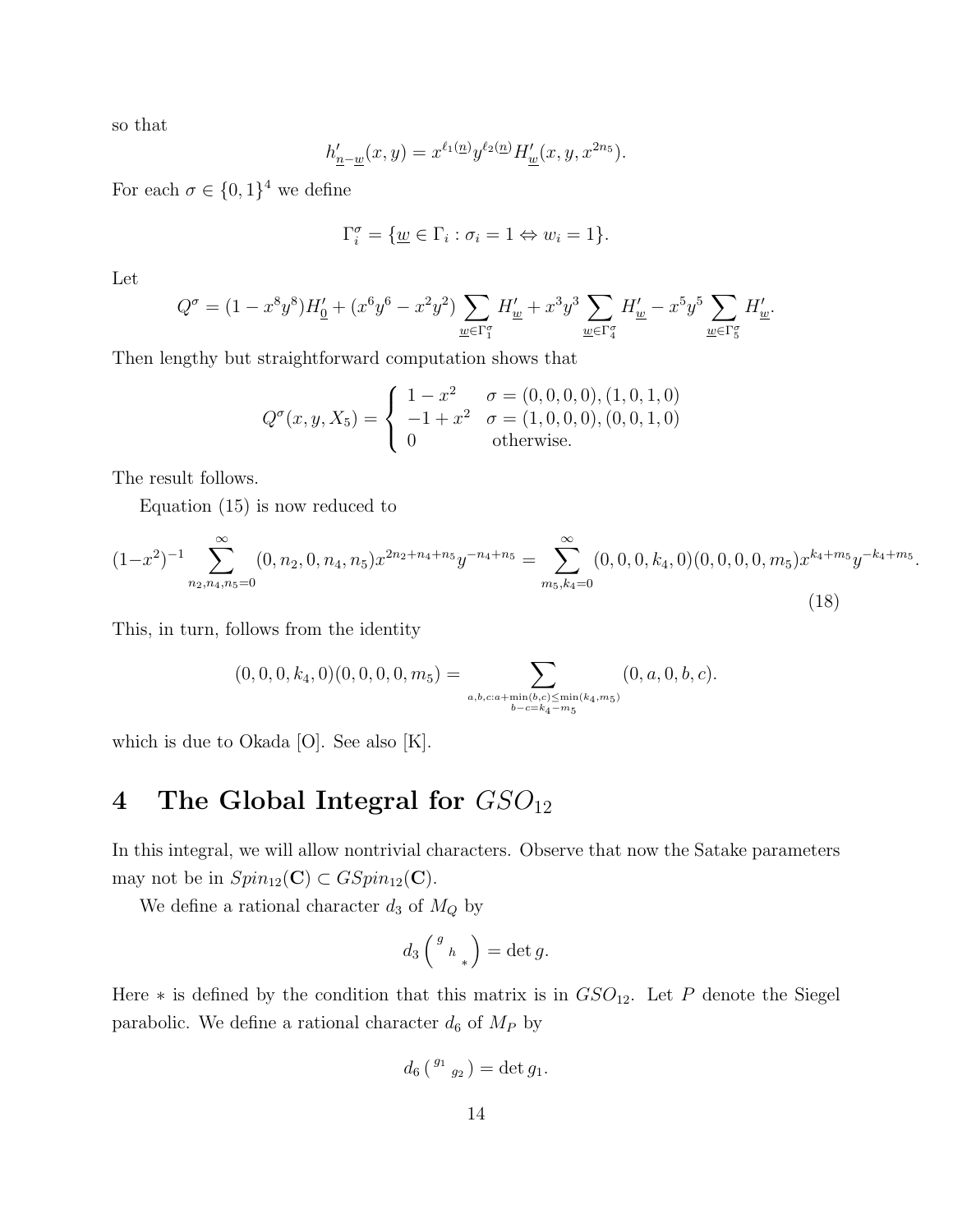Then the lattice of rational characters of  $Q$  (resp.  $P$ ) is generated by  $d_3$  (resp.  $d_6$ ) and the similitude factor  $\lambda$ , which is a rational character of  $GSO_{12}$ . We fix two characters  $\chi_1$  and  $\chi_2$  of  $F\backslash$ **A**, and let  $s_1$  and  $s_2$  be complex variables. We define three quasicharacter-valued variables depending on this data:

$$
\chi'_1(r) = |r|^{8s_1} \chi_1^2(r) \omega_\pi(r)
$$

$$
\chi'_2(r) = |r|^{5s_2} \chi_2(r)
$$

$$
\chi'_3(r) = |r|^{-12s_1 - 15s_2} \chi_1^{-3}(r) \chi_2^{-3}(r) \omega_\pi^{-2}(r).
$$

Then we consider two Eisenstein series:  $E_Q(g, \chi'_1)$  associated with  $Ind_{Q(\mathbf{A})}^{G(\mathbf{A})}(\chi'_1 \circ d_3)$ , and  $E_P(g, \chi'_2)$ , associated with  $Ind_{P(A)}^{G(A)}(\chi'_2 \circ d_6)$ . We let  $f_{\chi'_1}$  and  $f_{\chi'_2}$  denote the vectors in these induced spaces, respectively. The integral we consider is

$$
\int_{Z(\mathbf{A})G(F)\backslash G(\mathbf{A})} \varphi(g) E_Q(g, \chi_1') E_P(g, \chi_2') \chi_3'(\lambda(g)) dg.
$$
\n(19)

,

(Observe that the integrand is indeed  $Z(\mathbf{A})$ - invariant.)

Let

$$
f_{\chi_1'}^R(g) = \int_{\mathbf{A}^7} f_{\chi_1'}(w[3423156]x_{12}(r_1)x_{14}(r_2)x_{18}(r_3)x_{34}(r_4)x_{38}(r_5)x_{56}(r_6)x_{57}(r_7)g)\psi(r_1+r_4+r_6+r_7)dr_6
$$
\n(20)

and let

$$
f_{\chi'_2}^L(g) = \int_{\mathbf{A}^8} f_{\chi'_2}(w[643524]x_{21}(l_1)x_{13}(l_2)x_{23}(l_3)x_{25}(l_4)x_{26}(l_5)x_{29}(l_6)x_{45}(l_7)x_{46}(l_8)g)\psi(l_3+l_7)dl_i.
$$

Then we prove

**Proposition:** The integral (19) is equal to

$$
\int_{Z(\mathbf{A})U(\mathbf{A})\backslash G(\mathbf{A})} W_{\varphi}(g) f_{\chi_1'}^R(g) f_{\chi_2'}^L(g) \chi_3'(\lambda(g)) dg.
$$
\n(21)

Proof: We unfold the two Eisenstein series, and analyze the contributions from the double cosets  $Q\backslash G/P$ . As before, all but one of them contribute zero to the integral. For the one that does not, we choose as a representative the element  $w_0 = w[346234512346]$ . We obtain,

$$
\int_{Z(\mathbf{A})M_0(F)N_0(F)\backslash G(\mathbf{A})}\varphi(g)f_{\chi_1'}(w_0g)f_{\chi_2'}(g)\chi_3'(\lambda(g))dg,\tag{22}
$$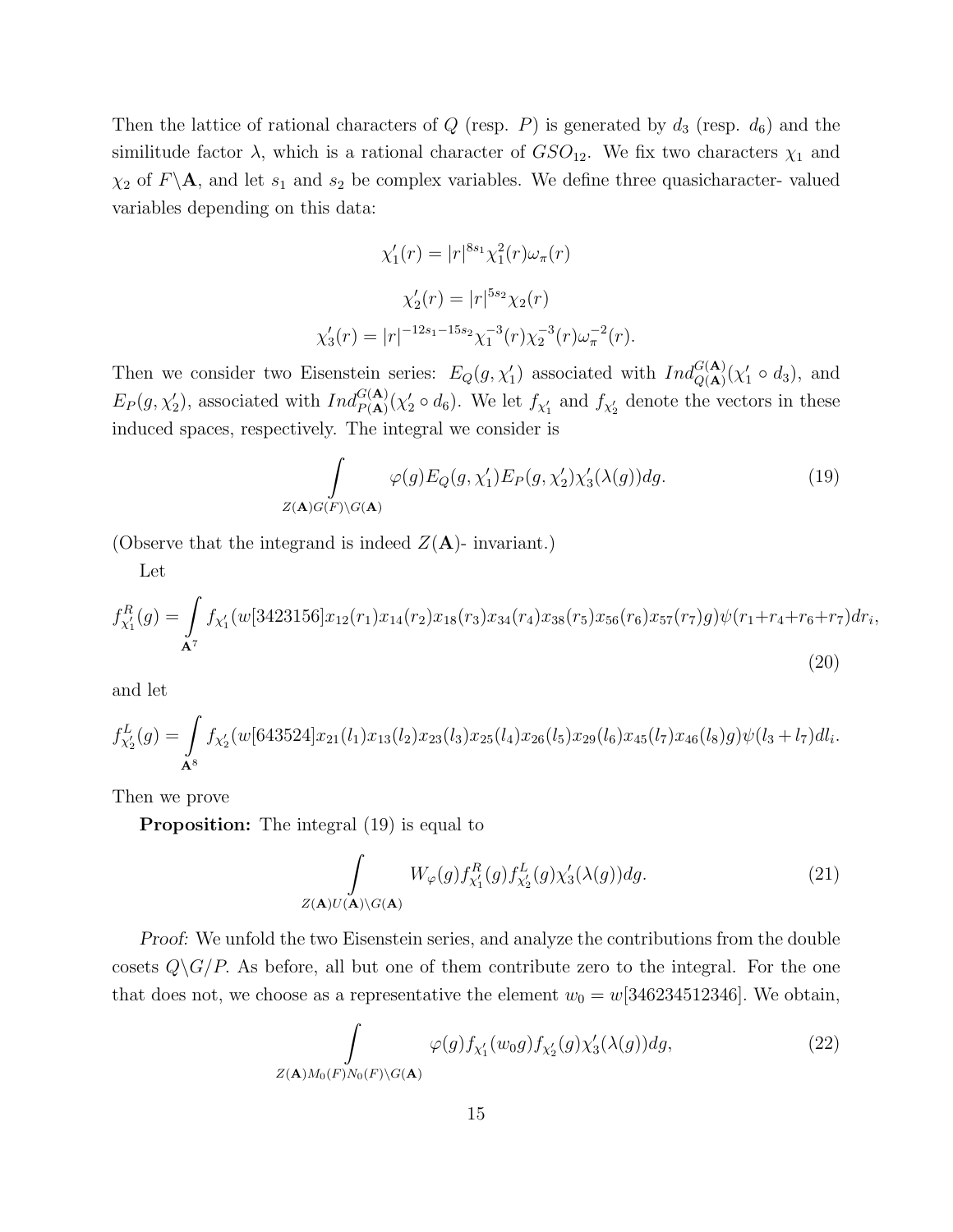where  $M_0 = M(1, 2, 4, 5)$  and

$$
N_0 = \left\{ \left( \begin{pmatrix} I & C_1 & C_2 \\ & I & \\ & & I & C_1^* \\ & & & I \end{pmatrix} \right) : C_1, C_2 \in Mat_{3 \times 3} \right\},\
$$

and  $C_1^*$  is defined by the condition that this matrix is in  $G$ , which also puts conditions on  $C_2$ .

Next, we conjugate by  $w_1 = w[546]$ . This takes  $M_0$  to  $M(1, 2, 4, 6)$ , and  $N_0$  to the product of the groups  $X_{ij}$ , where  $i \leq 3$  and  $j = 6$  or  $j \geq 8$ .

Next, we expand  $\varphi$  along  $X_{46}X_{48}X_{56}$ . The term corresponding to the trivial character is the constant term of  $\varphi$  along  $P(1, 2, 3, 4, 6)$ , hence it contributes zero. The group  $M(4, 6)$ permutes the remaining characters transitively. We choose as a representative the character  $\psi(u_{56})$ . Its stabilizer contains  $X_{45}X_{47}$ . We factor the integration over this group, obtaining

$$
\int_{Z(\mathbf{A})M_1(F)N_1(F)\backslash G(\mathbf{A})}\varphi(g)^{U_1,\psi_{U_1}}f_{\chi'_1}(w_0w_1^{-1}g)f_{\chi'_2}(w_1^{-1}g)\chi'_3(\lambda(g))dg,\tag{23}
$$

where  $N_2 = X_{45}X_{47}w_1N_0w_1^{-1}$ ,  $U_1 = X_{45}X_{47}U_{P(1,2,3,4,6)}$ , the character  $\psi_{U_1}$  is given by  $\psi_{U_1}(u)$  $\psi(u_{56})$ , and  $M_1 \cong GL_3 \times GL_1 \times GL_2$  is a subgroup of  $M(1, 2, 6)$  given by a relation between the similitude factor and the determinant of the  $GL_2$  component.

Next, we conjugate by  $w_2 = w[123]$ . This takes  $M(1, 2, 6)$  to  $M(2, 3, 6)$ , and  $U_1$  to  $X_{1,5}X_{1,7}U_{P(1,2,3,4,6)}$ . We then expand  $\varphi$  along  $X_{12}X_{13}X_{14}$ . The constant term contains integration corresponding to the constant term of  $\varphi$  along  $P(2,3,4,5,6)$ , and the remaining terms are permuted transitively by  $w_2 M_1 w_2^{-1}$ . We choose as a representative  $\psi(u) = \psi(u_{12})$ . The stabilizer contains  $X_{23}X_{24}$ . We factor the integration over this group, and obtain

$$
\int_{Z(\mathbf{A})M_2(F)N_2(F)\backslash G(\mathbf{A})} \varphi(g)^{U_2,\psi_{U_2}} f_{\chi'_1}(w_0 w_1^{-1} w_2^{-1} g) f_{\chi'_2}(w_1^{-1} w_2^{-1} g) \chi'_3(\lambda(g)) dg, \tag{24}
$$

where  $U_2 = X_{23}X_{24}U_{P(2,3,4,5)}, \psi_{U_2}(u) = \psi(u_{12} + u_{56}), M_2$  is a subgroup of  $M(3,6)$  isomorphic to  $GL_1 \times GL_2 \times GL_2$ , and  $N_2$  is the product of the groups  $X_{ij}$  for the following pairs  $(i, j) : (1, 5), (1, 7), (1, 9), (1, 10), (1, 11), (2, 3), (2, 4), \text{ and } 2 \leq i \leq 4, j = 6 \text{ or } 8 \leq j \leq 12 - i.$ 

Next, we expand  $\varphi$  along  $X_{25}X_{27}$ . The constant term contributes zero by cuspidality. The other characters are permuted transitively by the copy of  $GL_2$  containing  $X_{57}$ , and the stabilizer of the character  $\psi(u) = \psi(u_{25})$  contains  $X_{57}$ . We factor the integration over this group, and obtain

$$
\int_{Z(\mathbf{A})M_3(F)N_3(F)\backslash G(\mathbf{A})} \varphi(g)^{U_3,\psi_{U_3}} f_{\chi'_1}(w_0 w_1^{-1} w_2^{-1} g) f_{\chi'_2}(w_1^{-1} w_2^{-1} g) \chi'_3(\lambda(g)) dg, \tag{25}
$$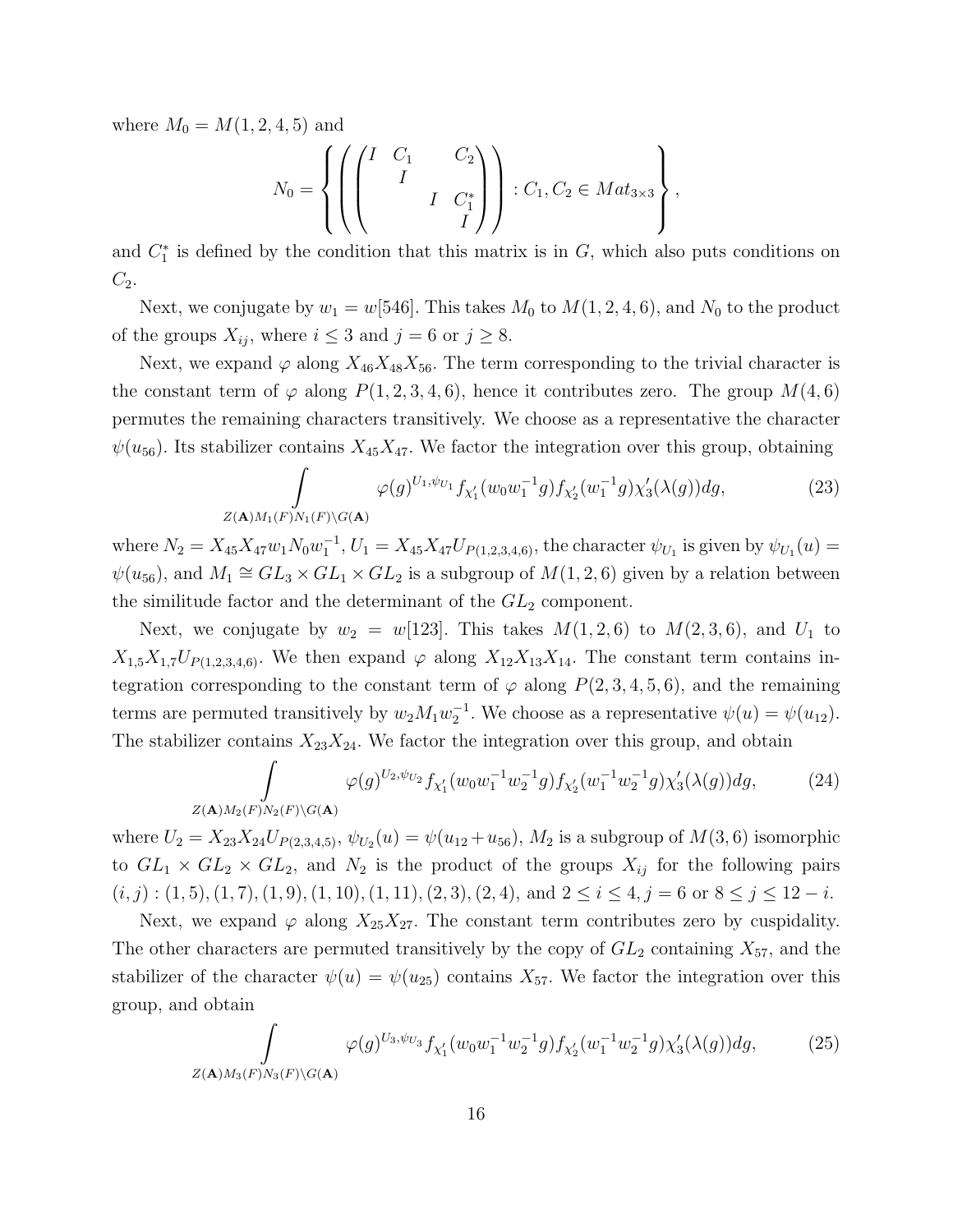where  $U_3 = X_{57}U_{P(3,4,6)}, \psi_{U_3}(u) = \psi(u_{12} + u_{25} + u_{56}), M_3$  is a subgroup of  $M(3)$  isomorphic to  $GL_2 \times GL_1$ , and  $N_3 = X_{5,7}N_2$ .

The next step is to prove the identity

$$
\varphi^{U_3,\psi_{U_3}}(g) = \int_{U_3'(F)\backslash U_3'(A)} \int_{(F\backslash A)^3} \int_{A^3} \varphi(x_{32}(t_1)x_{54}(t_2)x_{35}(t_3)u'x_{13}(r_1)x_{23}(r_2)x_{46}(r_3)g)\psi_{U_3}(u')dr_i dt_i du',\tag{26}
$$

where  $U_3'$  is the group generated by all the one parameter subgroups  $X_{ij}$  contained in  $U_3$ , except  $X_{13}, X_{23}$ , and  $X_{46}$ , and we treat  $\psi_{U_3}$  as a character of  $U'_3$  by restriction. This is done via arguments completely analogous to those before (9) in section 2.

Plugging  $(26)$  into  $(25)$ , and making a change of variables in g, we obtain

$$
\int_{Z(\mathbf{A})M_3(F)N_3'(F)\backslash G(\mathbf{A})} \left( \int_{(F\backslash \mathbf{A})^3} \int_{U_3'(F)\backslash U_3'(\mathbf{A})} \varphi(x_{32}(t_1)x_{54}(t_2)x_{35}(t_3)u'g) du'dt_i \times \int_{\mathbf{A}} f_{\chi_1'}(w_0w_1^{-1}w_2^{-1}x_{13}(r_1)g) f_{\chi_2'}(w_1^{-1}w_2^{-1}x_{13}(r_1)g) dr_1 \right) \chi_3'(\lambda(g)) dg,
$$
\n(27)

where  $N_3 = X_{23}X_{46}N'_3$ . (It is, perhaps, worth noting that  $X_{32}X_{35}X_{54}U'_3$  is not a group.)

We conjugate by  $w_3 = w[1254]$ , which takes  $X_{32}$  to  $X_{13}$ ,  $X_{35}$  to  $X_{14}$ ,  $X_{54}$  to  $X_{46}$ , and  $U'_3$  to the subgroup of U consisting of the product of all  $X_{ij}$  except  $(i, j) = (1, 2); (1, 3); (1, 4); (1, 6);$  $(1, 8)$ ;  $(4, 6)$ ;  $(5, 6)$ ;  $(5, 7)$ . It also takes  $M_3$  to a group containing a copy of  $GL_2$  embedded so that the image of  $({}^{1}r_1)$  is  $x_{16}(r)$ . Note that  $X_{57} = X_{68}$ . We expand on  $X_{18}X_{68}$ . The trivial character contributes zero, the remaining characters are permuted by our  $GL_2$ , and the stabilizer of  $\psi(u_{57})$  contains  $X_{16}$ . We factor this integration. We also note that  $w_0w_1^{-1}w_2^{-1}x_{13}(r_1)w_2w_1w_0^{-1} \subset Q$ . We get

$$
\int_{Z(\mathbf{A})M_4(F)N_4(F)\backslash G(\mathbf{A})} \varphi(g)^{U_4,\psi_{U_4}} f_{\chi'_1}(w_0 w_1^{-1} w_2^{-1} w_3^{-1} g) \int_{\mathbf{A}} f_{\chi'_2}(w_1^{-1} w_2^{-1} x_{13}(r_1) w_3^{-1} g) dr_1 \chi'_3(\lambda(g)) dg,
$$
\n(28)

where  $U_4$  is the subset of U containing all the  $X_{ij}$  except  $(i, j) = (1, 2)$  and  $(5, 6)$ ,  $M_4 =$  ${diag(a, b, b, b, c, b, c, c, c, c, a^{-1}bc)}$ ,  $\psi_{U_4}(u) = \psi(u_{23} + u_{34} + u_{45} + u_{57})$ , and  $N_4$  is the product of the  $X_{ij}$  for the following  $(i, j)$ :  $i = 1$  or 3,  $j \ge 5$ , except 8;  $i = 2$  or 4,  $j = 7, 8$ , and  $(2, 4)$ and 2, 10.

Finally, we expand  $\varphi$  on  $X_{12}$  and  $X_{56}$ , and factor the integration over  $N_4(A)\setminus U(A)$ . Plugging in

$$
w_0 w_1^{-1} w_2^{-1} w_3^{-1} = w[43423156],
$$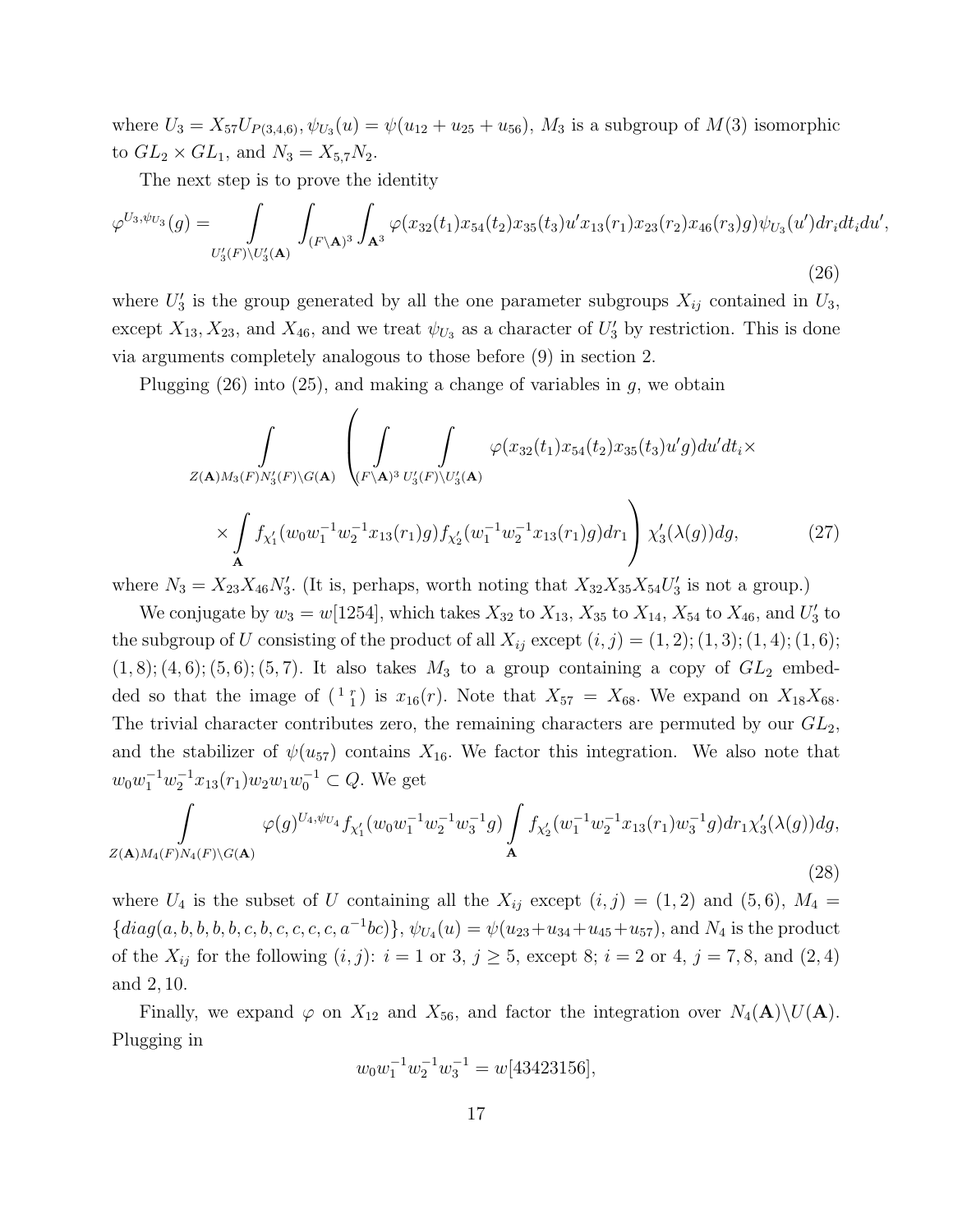and

$$
w_1^{-1} w_2^{-1} w_3^{-1} = w[13643524],
$$

as well as  $w_3x_{13}(r_1)w_3^{-1} = x_{21}(r_1)$ , yields (21).

### 5 The Unramified Calculation for  $GSO_{12}$

We now consider the local unramified integral which results from  $(21)$ . In this section F will denote a non-archimedean local field,  $\pi$  an unramified irreducible representation of  $G(F)$ , with trivial central character, and  $f_{\chi'_1}^R$  and  $f_{\chi'_2}^L$  will denote the local analogues of the global functionals defined above. As in section 2.1, we suppress the " $(F)$ " from the notation. The integral we consider is

$$
\int_{\partial U \backslash G} W_{\pi}(g) f_{\chi'_1}^L(g) f_{\chi'_2}^R(g) \chi'_3(\lambda(g)) dg.
$$
\n(29)

.

The main result of this section is

**Proposition:** The integral (29) is equal to

 $\overline{Z}$ 

$$
\frac{L(5s_2 - 2, \pi \otimes \chi_2, St)L(4s_1 - \frac{3}{2}, \pi \otimes \chi_1, Spin)}{L(8s_1, \chi_1^2 \omega_\pi)L(8s_1 - 1, \chi_1^2 \omega_\pi)L(8s_1 - 2, \chi_1^2 \omega_\pi)^2L(16s_1 - 6, \chi_1^4 \omega_\pi^2)L(10s_2, \chi_2^2)L(10s_2 - 2, \chi_2^2)L(10s_2 - 4, \chi_2^2)}\tag{30}
$$

Once again, the denominator matches the product of the normalizing factors of the Eisenstein series exactly.

*Proof:* As before, we invoke the Iwasawa decompostion and compute  $f_{\chi'_1}^R$  and  $f_{\chi'_2}^L$ . We omit many details, but remark that the addition of characters does not make matters more complicated: since we assume all data is unramified, we may define  $u_i$ ,  $i = 1, 2$  so that  $\chi'_i(r) = |r|^{u_i}$ . The only new wrinkle is the handling of the variables  $l_1$  and  $l_2$  in the definition of  $f_{\chi'_2}^L$ , which is as follows:  $f_{\chi'_2}^L(t)$  is equal to

$$
\int_{F^8} f_{\chi'_2}(w[643524]x_{21}(l_1)x_{23}(l_3)x_{25}(l_4)x_{26}(l_5)x_{29}(l_6)x_{45}(l_7)x_{46}(l_8)t)\psi(r_1l_2+l_3+l_7)dr_i.
$$

The integration in  $l_1$  amounts to taking the Fourier transform in this variable. The function  $l_1 \mapsto f_{\chi'_2}(w[643524]x_{21}(l_1)h)$  is easily seen to be  $L^1$  and  $L^2$  for  $s_2$  sufficiently large by plugging in the Iwasawa decomposition of  $x_{21}(l_1)$  and noting that the smooth function  $f_{\chi'_2}$  is bounded on the compact set Kh. The integration in  $l_2$  then gives the value of the original function at 0. Other than this the computation is the same as before. The outcome is

$$
f_{\chi_1'}^R(t) = \frac{L(8s_1 - 3, \chi_1^2 \omega_\pi)^4}{L(8s_1, \chi_1^2 \omega_\pi)L(8s_1 - 1, \chi_1^2 \omega_\pi)L(8s_1 - 2, \chi_1^2 \omega_\pi)^2} \left(1 - \chi_1''\left(\frac{t_1}{t_2}p\right)\right) \left(1 - \chi_1''\left(\frac{t_3}{t_4}p\right)\right)
$$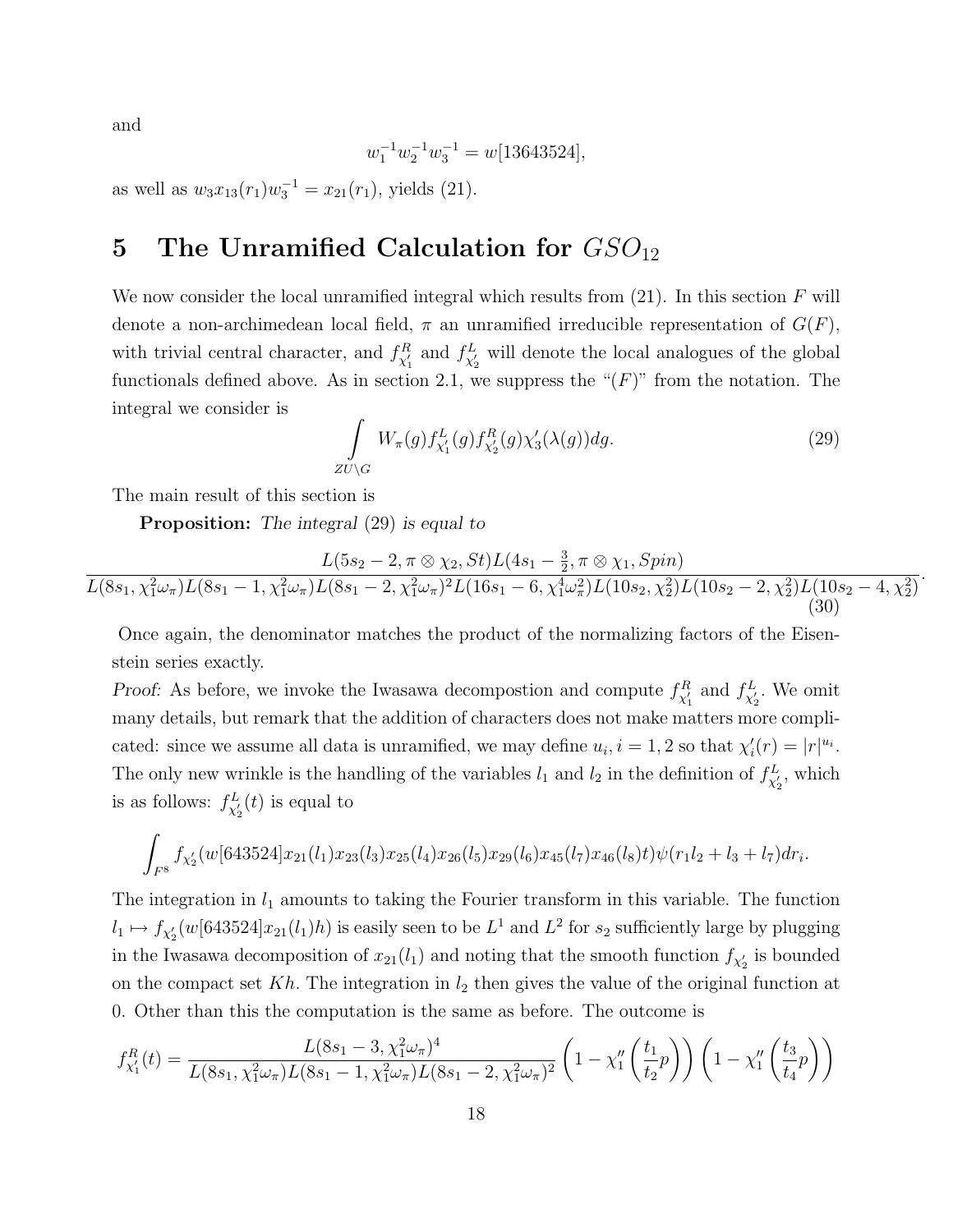$$
\left(1 - \chi_1''\left(\frac{t_5}{t_6}p\right)\right) \left(1 - \chi_1''\left(\frac{t_5}{t_7}p\right)\right) \chi_1' \circ d_3(w[3423156]tw[6513243]) \left|\frac{t_1^3 t_3^2 t_5^4}{t_2 t_4^2 t_6^3 t_7^3}\right|,
$$
\n
$$
f_{\chi_2'}^L(t) = \frac{L(10s_2 - 4, \chi_2^2)^2}{L(10s_2, \chi_2^2)L(10s_2 - 2, \chi_2^2)} \left|\frac{t_2^4 t_4^3}{t_3 t_5^2 t_6^3 t_7}\right| \chi_2' \circ d_6(w[643524]t) \left(1 - \chi_2''\left(\frac{t_2}{t_3}p\right)\right) \left(1 - \chi_2''\left(\frac{t_4}{t_5}p\right)\right).
$$
\nWhere, n is a uniformizer, and we have introduced the notation  $\chi''(x) = \chi'(x)|x|^{-3}$  and

Where p is a uniformizer, and we have introduced the notation  $\chi_1''(r) = \chi_1'(r) |r|^{-3}$ , and  $\chi''_2(r) = \chi'_2(r)|r|^{-4}.$ 

While our full integrand is Z-invariant, the individual terms that make it up are not. So, to be quite explicit, we replace the integral over  $Z\$ T with one over the subgroup of T consisting of elements of the form

$$
t = (\tau_1 \tau_2 \tau_3 \tau_4 \tau_5 \tau_6, \tau_2 \tau_3 \tau_4 \tau_5 \tau_6, \tau_3 \tau_4 \tau_5 \tau_6, \tau_4 \tau_5 \tau_6, \tau_5 \tau_6, \tau_6, \tau_5, \dots),
$$

which maps isomorphically onto  $Z\Y$ . We let  $K_{\pi}(t) = W_{\pi}(t)\delta_B(t)^{-\frac{1}{2}}$ . Then the above choice of subgroup will be convenient when we to evaluate  $K_{\pi}(t)$ .

We also get

$$
\delta_B(t) = |\tau_1^{10} \tau_2^{18} \tau_3^{24} \tau_4^{28} \tau_5^{15} \tau_6^{15}|.
$$
  

$$
d_3(w[3423156]tw[6513243]) = \tau_2 \tau_3 \tau_4^2 \tau_5^2 \tau_6^2,
$$
  

$$
d_6(w[643524]tw[425346]) = \tau_1 \tau_3 \tau_5^3 \tau_6^4,
$$

and  $\lambda(t) = \tau_5 \tau_6$ .

Collecting everything together, we have shown that (29) is equal to

$$
\frac{L(8s_1 - 3, \chi_1^2 \omega_\pi)^4 L(10s_2 - 4, \chi_2^2)^2}{L(8s_1, \chi_1^2 \omega_\pi) L(8s_1 - 1, \chi_1^2 \omega_\pi) L(8s_2 - 2, \chi_1^2 \omega_\pi)^2 L(10s_2, \chi_2^2) L(10s_2 - 2, \chi_2^2)}
$$
(31)  

$$
\int_{Z \setminus T} K_\pi(t) \prod_{i=1,3,5,6} (1 - \chi_1''(p\tau_i)) \prod_{i=2,4} (1 - \chi_2''(p\tau_i)) \chi_1'(\tau_2 \tau_3 \tau_4^2 \tau_5^2 \tau_6^2) \chi_2'(\tau_1 \tau_3 \tau_5^3 \tau_6^4) \chi_3'(\tau_5 \tau_6)
$$

$$
|\tau_1^{-4} \tau_2^{-6} \tau_3^{-10} \tau_4^{-12} \tau_5^{-3} \tau_6^{-7}|^{\frac{1}{2}} dt.
$$

The value of  $K_\pi(t)$  is given by the Casselman-Shalika [C-S] formula as follows: for  $i =$ 1,...6, let  $|\tau_i| = q^{-n_i}$ , and let  $\overline{\omega}_i$  denote the *i*th fundamental weight of  $Spin_{12}(\mathbf{C})$ . Let  $(n_1, n_2, n_3, n_4, n_5, n_6)$  denote the irreducible representation of  $Spin_{12}(\mathbf{C})$  with highest weight  $n_1\varpi_1 + \cdots + n_6\varpi_6$ . Let a be an integer such that  $a \equiv n_5 + n_6 \mod 2$ . Then there is a unique representation of  $GSpin_{12}(\mathbf{C})$  such that  $Spin_{12}(\mathbf{C})$  acts by  $(n_1, n_2, n_3, n_4, n_5, n_6)$ and every scalar  $\lambda$  acts by  $\lambda^a$ . We denote this representation by  $(n_1, n_2, n_3, n_4, n_5, n_6; a)$ . So  $St = (1, 0, 0, 0, 0, 0, 0; 0)$  and  $Spin = (0, 0, 0, 0, 1, 0; 1)$ . Then for t as above with  $|\tau_i| = q^{-n_i}$ , the value of  $K_\pi(t)$  is equal to the trace of  $(n_1, n_2, n_3, n_4, n_5, n_6; n_5 + n_6)$ , evaluated at the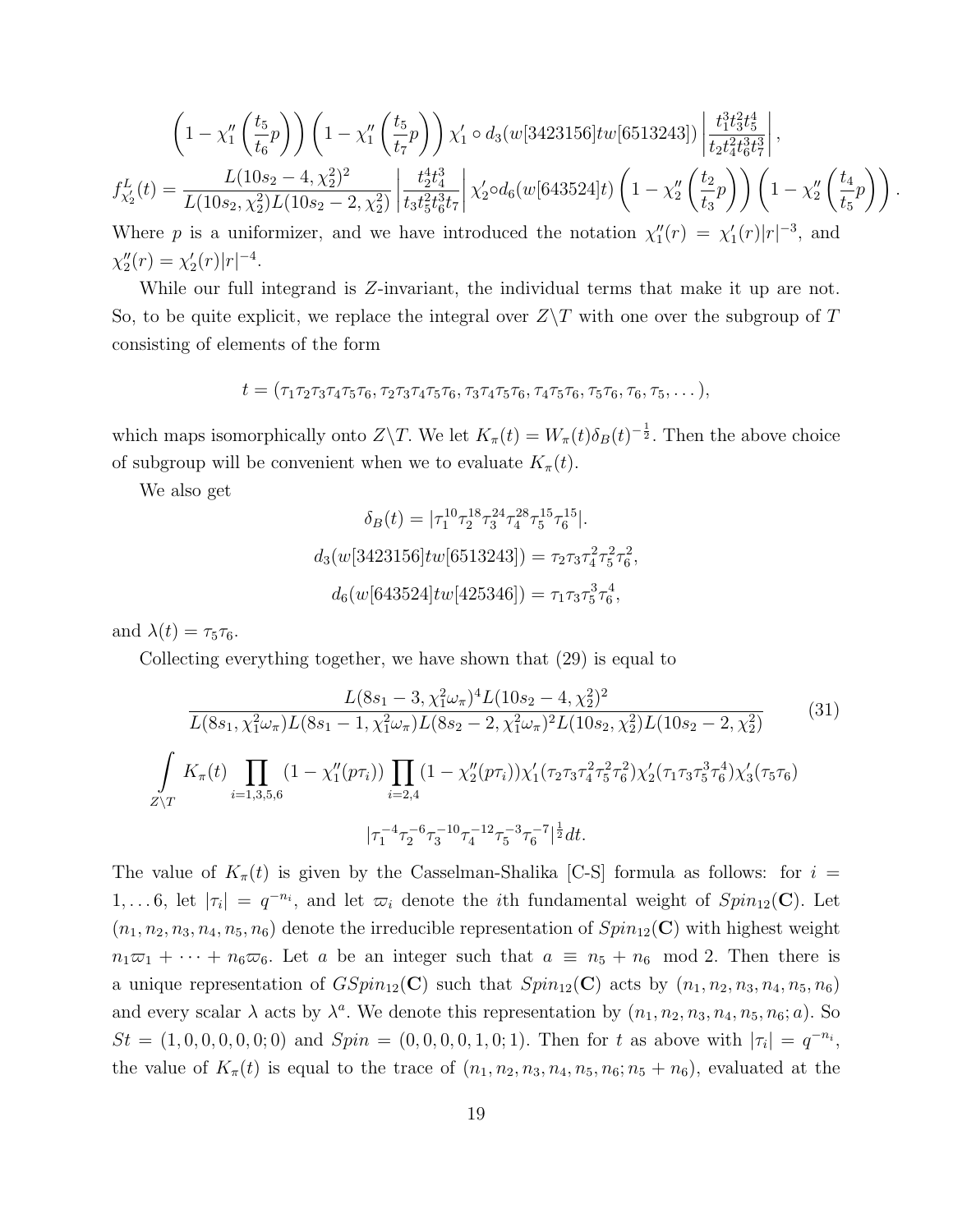semisimple conjugacy class in  $GSpin_{12}(\mathbf{C})$  associated to the representation  $\pi$ . As before, we abuse notation and refer to this evaluation as  $(n_1, n_2, n_3, n_4, n_5, n_6; n_5 + n_6)$  also.

Let  $x = \chi_2(p)q^{-5s_2+2}, y = \chi_1(p)q^{-4s_1+\frac{3}{2}}, w = \omega_\pi(p)$ . Observe that

$$
(n_1, n_2, n_3, n_4, n_5, n_6; a + 2b) = w^b(n_1, n_2, n_3, n_4, n_5, n_6; a). \tag{32}
$$

,

By the Poincaré identity and work of Brion  $|Br|$ , we have

$$
(1-y^4w^2)L(4s_1-\frac{3}{2},\pi\otimes\chi_1,Spin) = \sum_{\ell_2,\ell_4,\ell_5=0}^{\infty} (0,\ell_2,0,\ell_4,\ell_5,0;2\ell_2+4\ell_4+\ell_5)y^{2\ell_2+4\ell_4+\ell_5}\frac{(1-(y^2w)^{(\ell_5+1)})}{(1-y^2w)}
$$

and

$$
(1-x^2)L(5s_2-2,\pi\otimes\chi_2,St)=\sum_{\ell_1=0}^{\infty}(\ell_1,0,0,0,0,0,0)x^{\ell_1}.
$$

The stated result is now reduced to the following identity:

$$
\sum_{n_{i}=0}^{\infty} (n_{1}, n_{2}, n_{3}, n_{4}, n_{5}, n_{6}; n_{5} + n_{6}) \prod_{i=1,3,5,6} \frac{1 - (y^{2}w)^{(n_{i}+1)}}{1 - y^{2}w} \prod_{i=2,4} \frac{1 - x^{2(n_{i}+1)}}{1 - x^{2}}
$$

$$
x^{n_{1}+n_{3}+n_{6}} y^{2n_{2}+2n_{3}+4n_{4}+n_{5}+n_{6}} w^{n_{2}+n_{3}+2n_{4}}
$$

$$
= \sum_{\ell_{1},\ell_{2},\ell_{4},\ell_{5}=0}^{\infty} (0, \ell_{2}, 0, \ell_{4}, \ell_{5}, 0; 2\ell_{2} + 4\ell_{4} + \ell_{5}) (\ell_{1}, 0, 0, 0, 0, 0; 0) x^{\ell_{1}} y^{2\ell_{2}+4\ell_{4}+\ell_{5}} \frac{1 - (y^{2}w)^{(\ell_{5}+1)}}{1 - y^{2}w}.
$$
(33)

If the central character of  $\pi$  is trivial, this reads

$$
\sum_{n_i=0}^{\infty} (n_1, n_2, n_3, n_4, n_5, n_6) \prod_{i=1,3,5,6} \frac{1 - y^{2(n_i+1)}}{1 - y^2} \prod_{i=2,4} \frac{1 - x^{2(n_i+1)}}{1 - x^2} x^{n_1 + n_3 + n_6} y^{2n_2 + 2n_3 + 4n_4 + n_5 + n_6}
$$
  
= 
$$
\sum_{\ell_1, \ell_2, \ell_4, \ell_5 = 0}^{\infty} (0, \ell_2, 0, \ell_4, \ell_5, 0) (\ell_1, 0, 0, 0, 0, 0, 0) x^{\ell_1} y^{2\ell_2 + 4\ell_4 + \ell_5} \frac{1 - y^{2(\ell_5+1)}}{1 - y^2}.
$$
 (34)

We show first that (34) implies (33). To do this, we replace each of the rational functions by a sum, e.g.

$$
\frac{1 - (y^2 w)^{(n_i + 1)}}{1 - y^2 w} = \sum_{k_i = 0}^{n_i} y^{2k_i} w^{k_i}.
$$

We then use  $(32)$  to eliminate w entirely obtaining an identity of power series in x and y alone. Then (33) amounts to a formula for the decomposition of  $Sym^a(Spin) \otimes Sym^b(St)$  into irreducibles, and (34) is the same formula for restrictions to  $Spin_{12}(\mathbf{C})$ . The only information lost is the action of scalars, and this is easily recovered: since scalars act trivially on St and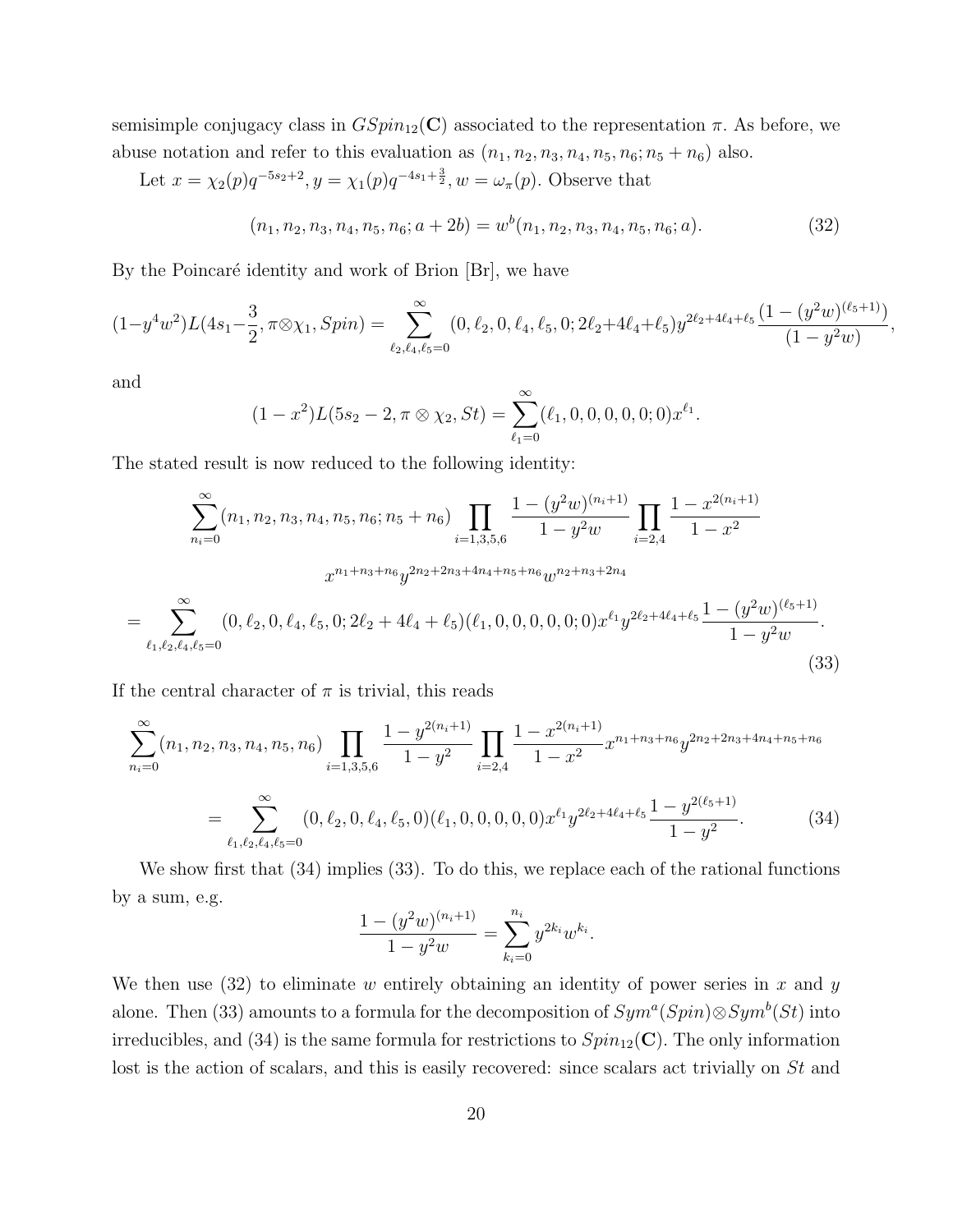by their first powers on Spin, they will act by their ath powers on every constituent of  $Sym<sup>a</sup>(Spin) \otimes Sym<sup>b</sup>(St)$ . This is reflected in the power series as the property that when we expand the rational functions and absorb the  $w$ 's, then every term on both sides has the property that the quantity after the semicolon is equal to the exponent of y.

Next, we prove (34). To do this we make use of work of Black, King, and Wybourne [B-K-W]. Note that the relevant results have also been reformulated in the appendix to [Ga-H], so as to make the meaning of the "modification rules" (see below) more transparent. In their paper, the representation  $(n_1, n_2, n_3, n_4, n_5, n_6)$  is denoted by  $[\nu]_{\pm}$  if  $n_5 \equiv n_6 \mod 2$ , and  $[\Delta; \nu]_{\pm}$  if not, where  $n_i = \nu_i - \nu_{i+1}$ ,  $i = 1$  to 5,  $\nu_6 = \lfloor \frac{|n_5 - n_6|}{2} \rfloor$  $\frac{-n_{6}}{2}$ , and the sign  $\pm$  is equal to the sign of  $n_6 - n_5$ . (When  $n_5 - n_6$ , we technically don't have a sign, but may safely put either. Here, it will be convenient to put "−".) Thus we must break (34) into two pieces corresponding to the "tensor" and "spinor" cases. The "tensor" identity is

$$
\sum_{\substack{n_i=0 \ n_5 \equiv n_6 \mod 2}}^{\infty} (n_1, n_2, n_3, n_4, n_5, n_6) \prod_{i=1,3,5,6} \frac{1 - y^{2(n_i+1)}}{1 - y^2} \prod_{i=2,4} \frac{1 - x^{2(n_i+1)}}{1 - x^2} x^{n_1 + n_3 + n_6} y^{2n_2 + 2n_3 + 4n_4 + n_5 + n_6}
$$
\n
$$
= \sum_{\ell_1, \ell_2, \ell_4, \ell_5 = 0}^{\infty} (0, \ell_2, 0, \ell_4, 2\ell_5, 0) (\ell_1, 0, 0, 0, 0, 0) x^{\ell_1} y^{2\ell_2 + 4\ell_4 + 2\ell_5} \frac{1 - y^{2(2\ell_5 + 1)}}{1 - y^2},
$$
\n(35)

while the spinor has  $n_5 \neq n_6 \mod 2$  on the left side and  $2\ell_5 + 1$  replacing  $2\ell_5$  on the right side.

The relevant formula from [B-K-W] is

$$
[\lambda] \times [\mu]_{-} = \sum_{\eta,\zeta} [\overline{\eta}; (\lambda/\zeta \eta B) \cdot (\mu/\zeta)]_{-}.
$$

In our case, the value of  $\mu$  is given by

$$
(\ell_2+\ell_4+\ell_5)^2(\ell_4+\ell_5)^2\ell_5^2,
$$

while  $\lambda$  is the partition with one part  $\ell_1$ . So  $\zeta$  and  $\eta$  must also have one part, and the B just goes away. We get

$$
\sum_{i=0}^{\ell_1} \sum_{j=0}^{\ell_1-i} [\bar{i}; (\ell_1-i-j) \cdot (\mu/j)]_-.
$$

We next note that

$$
\mu/j = \sum_{a} \sigma(\ell, a),
$$

where the sum is over triples  $a = (a_2, a_4, a_6)$  of nonnegative integers satisfying

$$
a_2 \le \ell_2
$$
,  $a_4 \le \ell_4$ ,  $a_6 \le \ell_5$ ,  $a_2 + a_4 + a_6 = j$ ,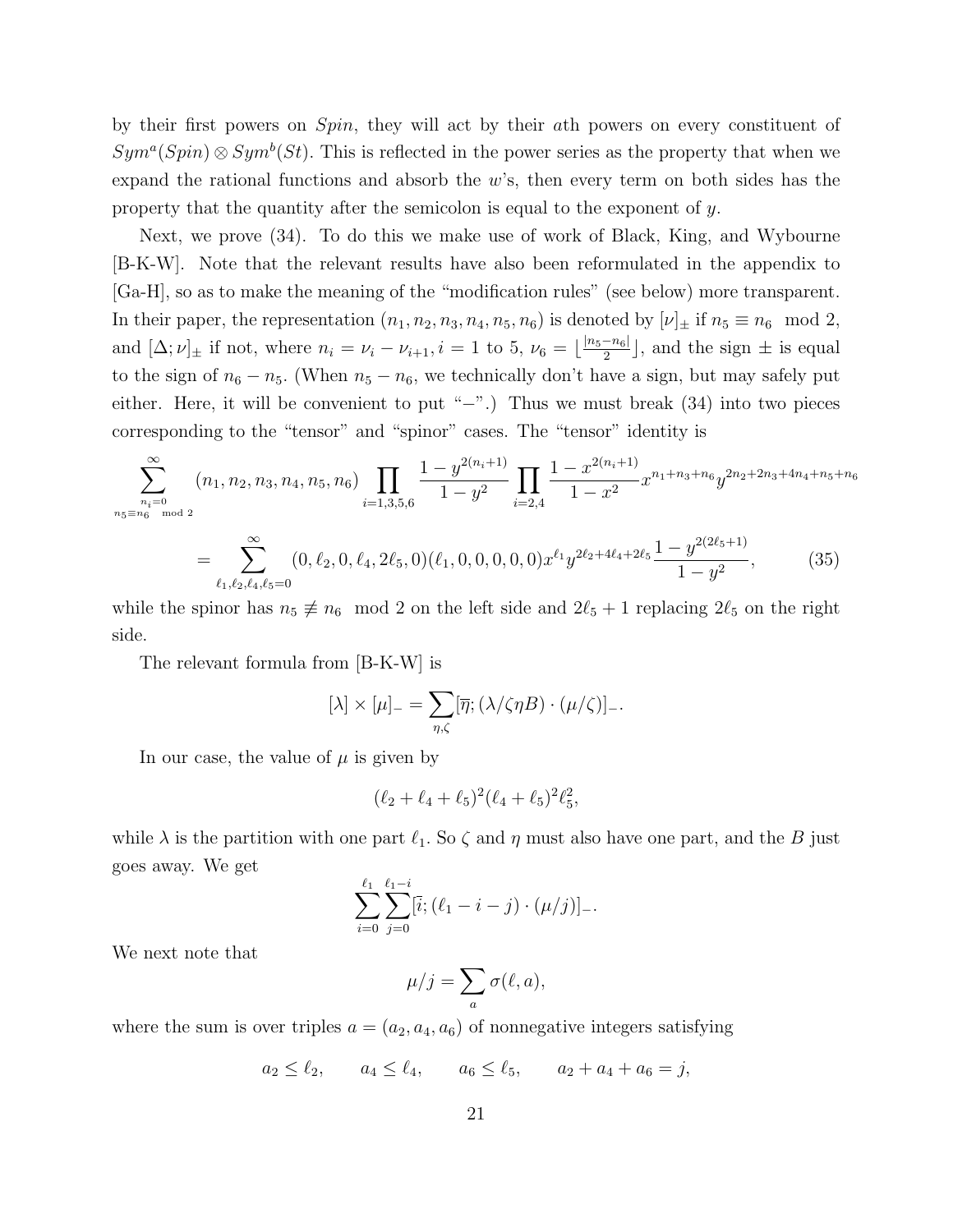and

$$
\sigma(a,\ell) = \ell_2 + \ell_4 + \ell_5, \ell_2 - a_2 + \ell_4 + \ell_5, \ell_4 + \ell_5, \ell_4 - a_4 + \ell_5, \ell_5, \ell_5 - a_6,
$$

and hence that

$$
(\ell_1 - i - j) \cdot (\mu/j) = \sum_{a,b} \tau(\ell, a, b)
$$

where the sum is over 10-tuples  $a, b = (a_2, \ldots, b_7)$  of nonnegative integers satisfying

$$
a_2 + \dots + b_7 = \ell_1 - i, \qquad b_2 \le a_2, \qquad a_2 + b_3 \le \ell_2,
$$
  

$$
b_4 \le a_4, \qquad a_4 + b_5 \le \ell_4, \qquad b_6 \le a_6, \qquad a_6 + b_7 \le \ell_5,
$$

and

$$
\tau(\ell, a, b) = \ell_2 + \ell_4 + \ell_5 + b_1, \ell_2 - a_2 + b_2 + \ell_4 + \ell_5, \ell_4 + \ell_5 + b_3, \ell_4 - a_4 + b_4 + \ell_5, \ell_5 + b_5, \ell_5 - a_6 + b_6, b_7.
$$

Thus, the original sum is equal to

$$
\sum_{\ell,a,b}[\ell_1-\sum_k a_k-\sum_k b_k;\tau(\ell,a,b)]_{-}x^{\ell_1}y^{2\ell_2+4\ell_4+2\ell_5}\frac{1-y^{2(2\ell_5+1)}}{1-y^2},
$$

where the sum is over 14-tuples  $(\ell_1, \ldots, b_7)$  of nonnegative integers, satisfying the inequalities above, and the additional condition

$$
\ell_1 - \sum_k a_k - \sum_k b_k \ge 0.
$$

Now, we must apply modification rules. As noted on p.1581 of [B-K-W], it is necessary to first apply the modification rule for  $U_6$  to obtain a pair of partitions with six or fewer total parts, and then apply the one for  $SO_{12}$  to obtain a single partition.

There are four possibilities:

- 1. If  $\ell_1 \sum_k a_k \sum_k b_k = b_7 = 0$  then no modification is necessary.
- 2. If  $\ell_1 \sum_k a_k \sum_k b_k = b_7 = 1$ , then the  $U_6$  modification rule simply deletes these two 1's and introduces a minus sign. (These terms will cancel some of the terms of the first type.) The result does not need to be modified further.
- 3. If  $\ell_1 \sum_k a_k \sum_k b_k > 0$ , and  $b_7 = b_6 = \ell_5 a_6 = 0$ , then the  $U_6$  modification rule leaves it alone, and the  $SO_{12}$  rule does not. We go into this in more detail below, but the main thing here is that this will produce characters of the form  $[\nu]_+$ , not  $[\nu]_-$ . Hence there is no cancellation between these, and the ones coming from the first two.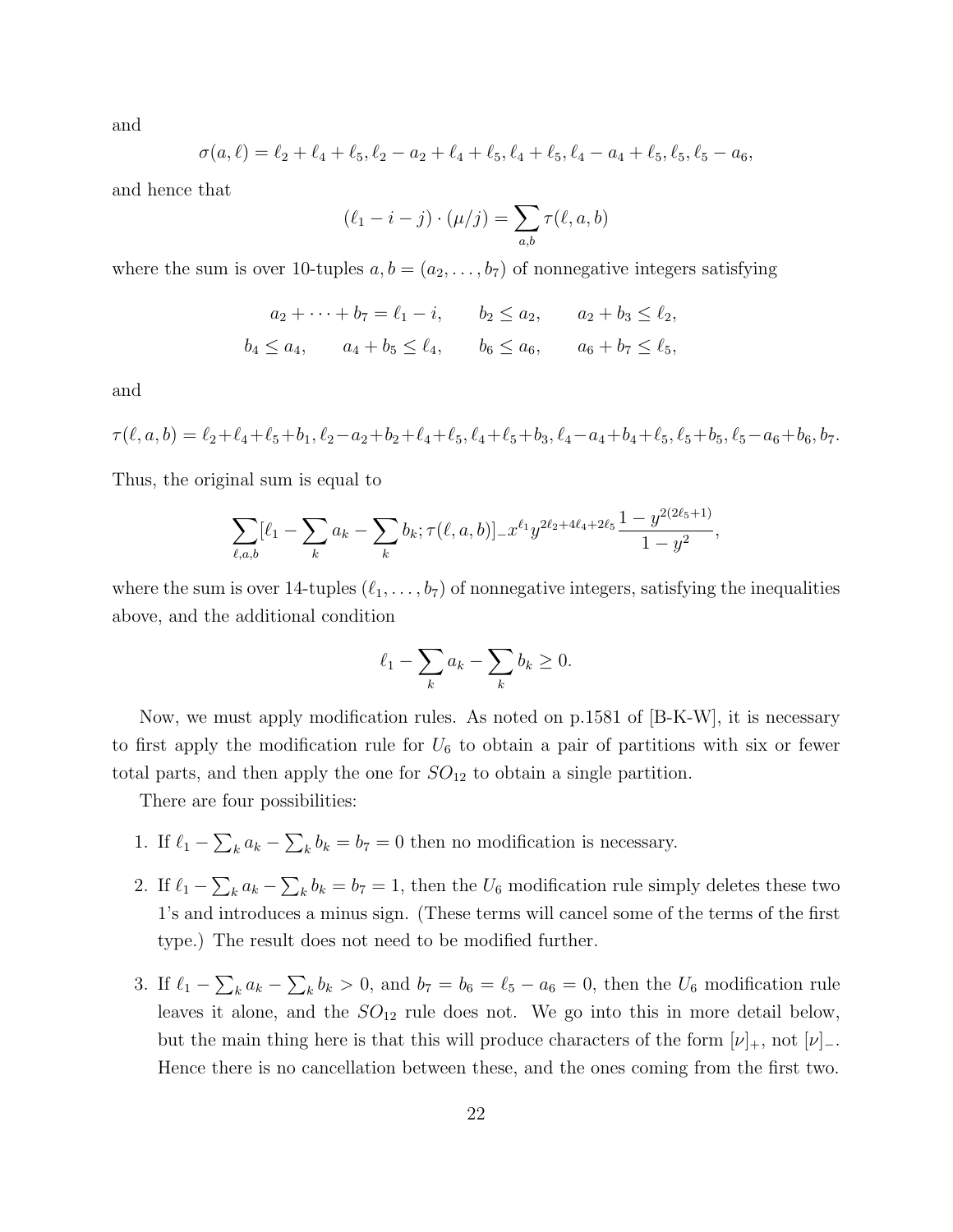#### 4. In all other cases, the  $U_6$  modification rule gives 0.

Equation (35) thus splits further into two parts

$$
\sum_{\substack{n_1=0 \ n_5 \equiv n_6 \mod 2}}^{\infty} (n_1, n_2, n_3, n_4, n_5, n_6) \prod_{i=1,3,5,6} \frac{1 - y^{2(n_i+1)}}{1 - y^2} \prod_{i=2,4} \frac{1 - x^{2(n_i+1)}}{1 - x^2} x^{n_1 + n_3 + n_6} y^{2n_2 + 2n_3 + 4n_4 + n_5 + n_6}
$$
\n
$$
= \sum_{\ell, a, b} (1) (0, \ell_2, 0, \ell_4, 2\ell_5, 0) (\ell_1, 0, 0, 0, 0, 0) x^{\ell_1} y^{2\ell_2 + 4\ell_4 + 2\ell_5} \frac{1 - y^{2(2\ell_5 + 1)}}{1 - y^2} + \sum_{\ell, a, b} (2) (0, \ell_2, 0, \ell_4, 2\ell_5, 0) (\ell_1, 0, 0, 0, 0, 0) x^{\ell_1} y^{2\ell_2 + 4\ell_4 + 2\ell_5} \frac{1 - y^{2(2\ell_5 + 1)}}{1 - y^2}, \tag{36}
$$

and

$$
\sum_{\substack{n_5 \equiv n_6 \mod 2}}^{\infty} (n_1, n_2, n_3, n_4, n_5, n_6) \prod_{i=1,3,5,6} \frac{1 - y^{2(n_i+1)}}{1 - y^2} \prod_{i=2,4} \frac{1 - x^{2(n_i+1)}}{1 - x^2} x^{n_1 + n_3 + n_6} y^{2n_2 + 2n_3 + 4n_4 + n_5 + n_6}
$$
  
= 
$$
\sum_{\ell, a, b}^{(3)} (0, \ell_2, 0, \ell_4, 2\ell_5, 0) (\ell_1, 0, 0, 0, 0, 0) x^{\ell_1} y^{2\ell_2 + 4\ell_4 + 2\ell_5} \frac{1 - y^{2(2\ell_5 + 1)}}{1 - y^2},
$$
(37)

where  $\sum_{i}^{(i)}$  denotes summation with the additional conditions given in case i above. We turn first to (36). In each sum, we make the change of variables

$$
a'_2 = a_2 - b_2, \qquad a'_4 = a_4 - b_4, \qquad a'_6 = a_6 - b_6, \qquad \ell'_2 = \ell_2 - a_2 - b_3 = \ell_2 - a'_2 - b_2 - b_3,
$$
  

$$
\ell'_4 = \ell_4 - a_4 - b_5 = \ell_4 - a'_4 - b_4 - b_5, \qquad \ell'_5 = \ell_5 - a_6 = \ell_5 - a'_6 - b_6.
$$

The conditions previously imposed are equivalent to the requirement that all of these new variables be nonnegative. We collect the terms corresponding to  $\ell, a, b$  such that  $\tau(\ell, a, b) = \nu$ , where  $\nu$  is given in terms of the  $n_i$  as above. Specifically, this amounts to

$$
n_1 = b_1 + a'_2, \qquad n_2 = b_2 + \ell'_2, \qquad n_3 = b_3 + a'_4,
$$
  

$$
n_4 = b_4 + \ell'_4, \qquad n_6 = b_5 + a'_6, \qquad \frac{n_5 - n_6}{2} = b_6 + \ell'_5.
$$

Now,

$$
2\ell_2 + 4\ell_4 + 2\ell_5 = 2\ell'_2 + 2a'_2 + 2b_2 + 2b_3 + 4\ell'_4 + 4a'_4 + 4b_4 + 4b_5 + 2\ell'_5 + 2a'_6 + 2b_6
$$
  
=  $2n_2 + 2n_3 + 4n_4 + n_5 + n_6 + 2a'_2 + 2a'_4 + 2b_5$ .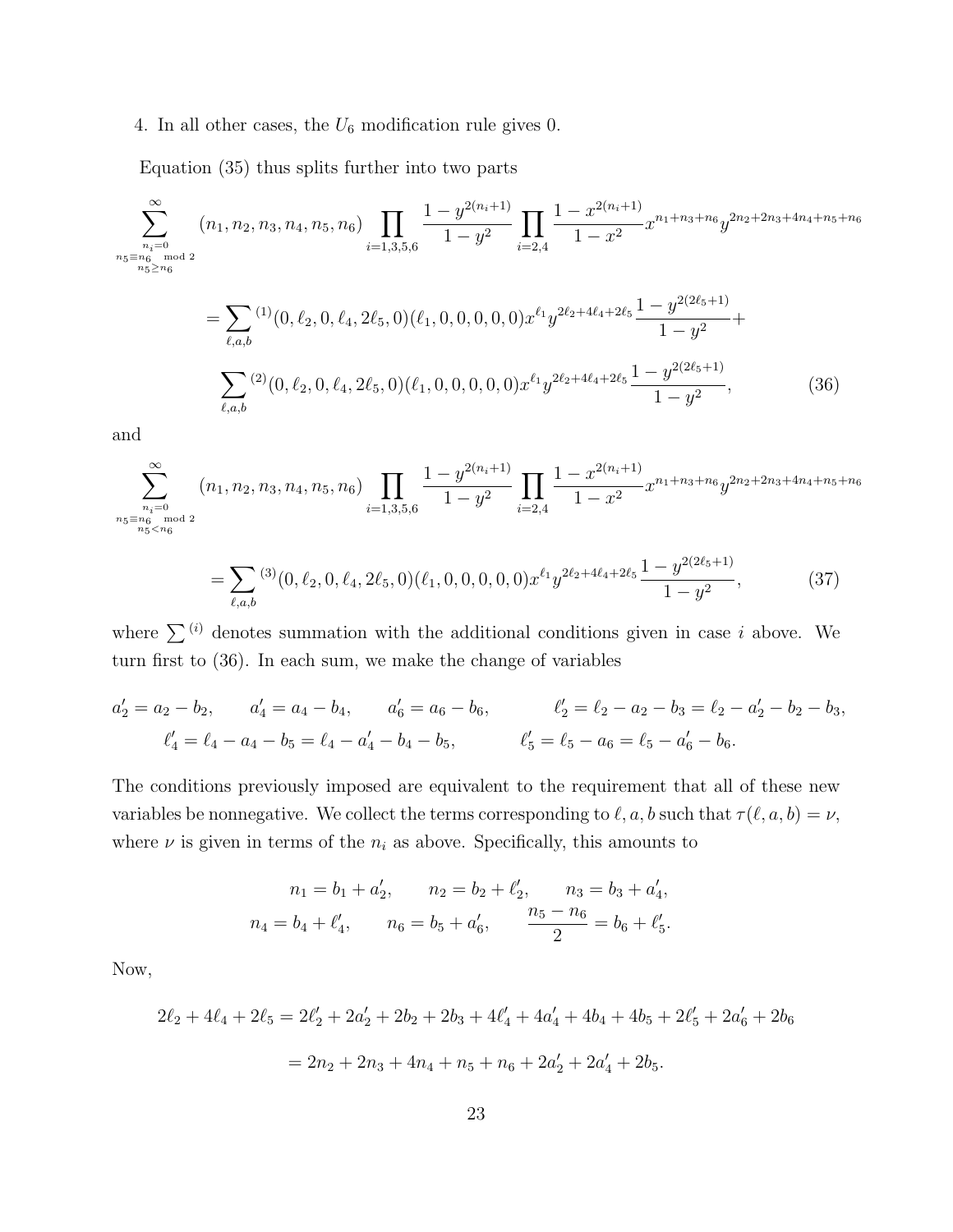In the first sum,

$$
\ell_1 = a_2' + a_4' + a_6' + b_1 + 2b_2 + b_3 + 2b_4 + b_5 + 2b_6 = n_1 + n_3 + n_6 + 2b_2 + 2b_4 + 2b_6,
$$

while in the second sum, it is equal to this same quantity plus 2. Also, the first sum is over all  $a', b, \ell'$  satisfying the equalities above, while the second has the additional condition  $\ell'_5 > 0$ . We may express each sum as a sum over  $a'_2, a'_4, a'_6, b_2, b_4, b_6$ . The shift  $b_6 \to b_6 + 1$ makes the exponents agree. Taking the difference, leaves only the terms corresponding to  $b_6 = 0$ . The summation in  $a'_2, a'_4, b_2$ , and  $b_4$  is straightforward, and yields

$$
\frac{1 - x^{2(n_2+1)}}{1 - x^2} \frac{1 - x^{2(n_4+1)}}{1 - x^2} \frac{1 - y^{2(n_1+1)}}{1 - y^2} \frac{1 - y^{2(n_3+1)}}{1 - y^2}.
$$

The summation in  $a'_6$  is

$$
\sum_{a'_6=0}^{n_6} y^{2(n_6-a'_6)} \frac{1-y^{2(n_5-n_6+2a'_6)+1}}{1-y^2} = (1-y^2)^{-1} \left( \sum_{a'_6=0}^{n_6} y^{2(n_6-a'_6)} - y^{2(n_5+1)} \sum_{a'_6=0}^{n_6} y^{2a'_6} \right)
$$

$$
= \frac{1-y^{2(n_5+1)}}{1-y^2} \frac{1-y^{2(n_6+1)}}{1-y^2}.
$$

This completes the proof of (36).

We now turn to (37). We first compute the contribution to (37) corresponding to a fixed pair  $\{\bar{s}; \tau\}$ . Let  $m_i = \tau_i - \tau_{i+1}$ , for  $1 \le i \le 4$ . And let  $a'_i, \ell'_i, i = 2, 4, 6$  be defined as before The sum over triples  $\ell, a, b$ , such that  $\ell_5 - a_6 = b_6 = b_7 = 0$  and  $\{\ell_1 - \sum_k a_k - \sum_k b_k; \tau(\ell, a, b)\} =$  $\{\bar{s}, \tau\}$  is equal to the sum over  $\ell, a, b$  subject to the following conditions

$$
a'_2 + b_1 = m_1, \qquad \ell'_2 + b_2 = m_2, \qquad a'_4 + b_3 = m_3, \qquad \ell'_4 + b_4 = m_4, \qquad \ell'_5 + b_5 = \tau_5,
$$
  

$$
\ell_1 = s + \ell_5 + a'_2 + a'_4 + b_1 + 2b_2 + b_3 + 2b_4 + b_5 = s + m_1 + m_3 + \tau_5 + 2b_2 + 2b_4.
$$

Furthermore,

$$
2\ell_2 + 4\ell_4 + \ell_5 = 2m_2 + 2m_3 + 4m_4 + 4\tau_5 + 2a'_2 + 2a'_4 - 2\ell_5.
$$

The sums on  $b_2, b_4, a'_2$  and  $a'_4$  yield

$$
\frac{1 - x^{2(m_2+1)}}{1 - x^2} \frac{1 - x^{2(m_4+1)}}{1 - x^2} \frac{1 - y^{2(m_1+1)}}{1 - y^2} \frac{1 - y^{2(m_3+1)}}{1 - y^2},
$$

and

$$
\sum_{\ell_5=0}^{\tau_5} y^{-2\ell_5} \frac{1 - y^{2(2\ell_5 + 1)}}{1 - y^2} = (1 - y^2)^{-1} \left( \sum_{\ell_5=0}^{\tau_5} y^{-2\ell_5} + y^2 \sum_{\ell_5=0}^{\tau_5} y^{2\ell_5} \right) = y^{-2\tau_5} \left( \frac{1 - y^{2(\tau_5 + 1)}}{1 - y^2} \right)^2,
$$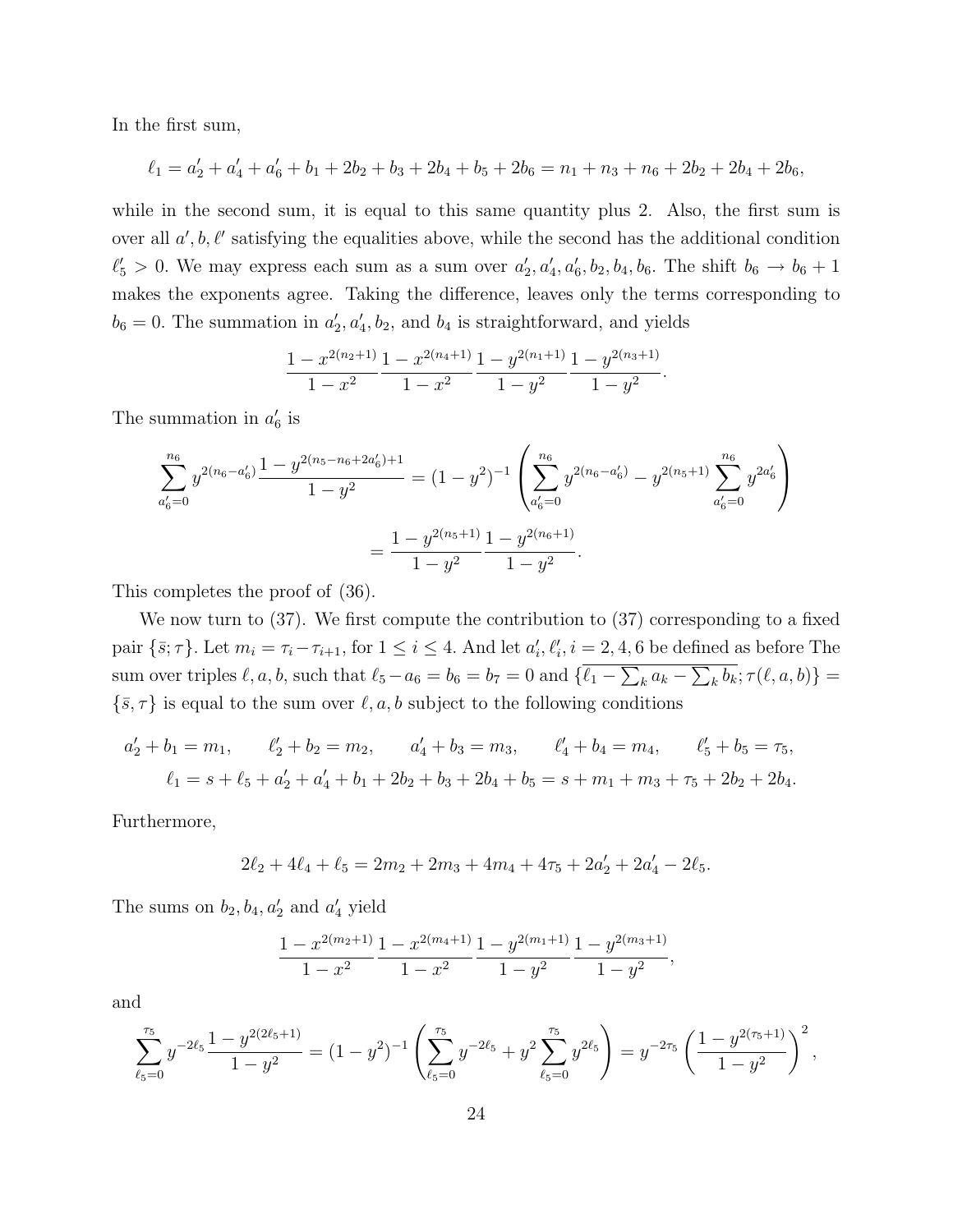so overall we get

$$
x^{m_1+m_3+\tau_5+s}y^{2m_2+2m_3+4m_4+2\tau_5}\frac{1-x^{2(m_2+1)}}{1-x^2}\frac{1-x^{2(m_4+1)}}{1-x^2}\frac{1-y^{2(m_1+1)}}{1-y^2}\frac{1-y^{2(m_3+1)}}{1-y^2}\left(\frac{1-y^{2(\tau_5+1)}}{1-y^2}\right)^2.
$$
\n(38)

There are six pairs  $\{\bar{s}; \tau\}$  such that under the  $SO_{12}$  modification rule  $[\bar{s}; \tau]_-=\pm[\nu]_+,$ where  $\nu$  is associated to  $n_i$  as above. They are:

$$
\{\overline{\nu_6} \; ; \; \nu_1, \nu_2, \nu_3, \nu_4, \nu_5\}
$$
\n
$$
\{\overline{\nu_5 + 1} \; ; \; \nu_1, \nu_2, \nu_3, \nu_4, \nu_6 - 1\}
$$
\n
$$
\{\overline{\nu_4 + 2} \; ; \; \nu_1, \nu_2, \nu_3, \nu_5 - 1, \nu_6 - 1\}
$$
\n
$$
\{\overline{\nu_3 + 3} \; ; \; \nu_1, \nu_2, \nu_4 - 1, \nu_5 - 1, \nu_6 - 1\}
$$
\n
$$
\{\overline{\nu_2 + 4} \; ; \; \nu_1, \nu_3 - 1, \nu_4 - 1, \nu_5 - 1, \nu_6 - 1\}
$$
\n
$$
\{\overline{\nu_1 + 5} \; ; \; \nu_2 - 1, \nu_3 - 1, \nu_4 - 1, \nu_5 - 1, \nu_6 - 1\}
$$

The signs  $\pm$  alternate, starting with plus. The corresponding values of  $m_i$ ,  $\tau_5$ ,  $m_1 + m_3 + s$ , and  $2m_2+2m_3+4m_4+2\tau_5$  are as follows:

| m                          | $\tau_{5}$                   | $m_1 + m_3 + \tau_5 + s$                                           | $2m_2 + 2m_3 + 4m_4 + 2\tau_5$        |
|----------------------------|------------------------------|--------------------------------------------------------------------|---------------------------------------|
| $n_1, n_2, n_3, n_4$       | $\frac{n_6+n_5}{n_6+n_5}$    | $n_1 + n_3 + n_6$                                                  | $2n_2+2n_3+4n_4+n_5+n_6$              |
| $n_1, n_2, n_3, n_4+n_5+1$ | $\frac{n_6-n_5}{2}$          | $n_1 + n_3 + n_6$                                                  | $2n_2 + 2n_3 + 4n_4 + 3n_5 + n_6 + 2$ |
| $n_1, n_2, n_3+n_4+1, n_5$ | $\frac{n_6-n_5}{2}$          | $n_1 + n_3 + 2n_4 + n_6 + 2$                                       | $2n_2 + 2n_3 + 2n_4 + 3n_5 + n_6$     |
| $n_1, n_2+n_3+1, n_4, n_5$ | $\frac{n_6-n_5}{2}-1$        | $n_1 + n_3 + 2n_4 + n_6 + 2$                                       | $2n_2 + 2n_3 + 2n_4 + 3n_5 + n_6$     |
| $n_1+n_2+1, n_3, n_4, n_5$ | $\frac{n_6-n_5}{2}$          | $\mid n_1 + 2n_2 + n_3 + 2n_4 + n_6 + 4 \mid$                      | $12n_3 + 2n_4 + 3n_5 + n_6 - 2$       |
| $n_2, n_3, n_4, n_5$       | $\frac{n_6-n_5}{\cdots} - 1$ | $n_1 + 2n_2 + n_3 + 2n_4 + n_6 + 4   2n_3 + 2n_4 + 3n_5 + n_6 - 2$ |                                       |

Now we plug these six sets of values into (38), and introduce the notation  $X_i = x^{n_i}, Y_i = y^{n_i}$ . The identity (37) is reduced to the following equality of polynomials:

$$
(1 - X_2^2 x^2)(1 - X_4^2 x^2)(1 - Y_1^2 y^2)(1 - Y_3^2 y^2)(1 - Y_5 Y_6 y^2)^2 Y_2^2 Y_4^2
$$
  
\n
$$
-(1 - X_2^2 x^2)(1 - X_4^2 X_5^2 x^4)(1 - Y_1^2 y^2)(1 - Y_3^2 y^2)(1 - Y_5^{-1} Y_6)^2 Y_2^2 Y_4^2 Y_5^2 y^2
$$
  
\n
$$
+(1 - X_2^2 x^2)(1 - X_5^2 x^2)(1 - Y_1^2 y^2)(1 - Y_3^2 Y_4^2 y^4)(1 - Y_5^{-1} Y_6)^2 X_4^2 x^2 Y_2^2 Y_5^2
$$
  
\n
$$
-(1 - X_2^2 X_3^2 x^4)(1 - X_5^2 x^2)(1 - Y_1^2 y^2)(1 - Y_4^2 y^2)(1 - Y_5^{-1} Y_6)^2 X_4^2 x^2 Y_2^2 Y_5^2
$$
  
\n
$$
+(1 - X_3^2 x^2)(1 - X_5^2 x^2)(1 - Y_1^2 Y_2^2 y^4)(1 - Y_4^2 y^2)(1 - Y_5^{-1} Y_6)^2 X_2^2 X_4^2 x^4 Y_5^2 y^{-2}
$$
  
\n
$$
-(1 - X_3^2 x^2)(1 - X_5^2 x^2)(1 - Y_2^2 y^2)(1 - Y_4^2 y^2)(1 - Y_5^{-1} Y_6)^2 X_2^2 X_4^2 x^4 Y_5^2 y^{-2}
$$
  
\n
$$
= (1 - X_2^2 x^2)(1 - X_4^2 x^2)(1 - Y_1^2 y^2)(1 - Y_3^2 y^2)(1 - Y_5^2 y^2)(1 - Y_6^2 y^2)Y_2^2 Y_4^2.
$$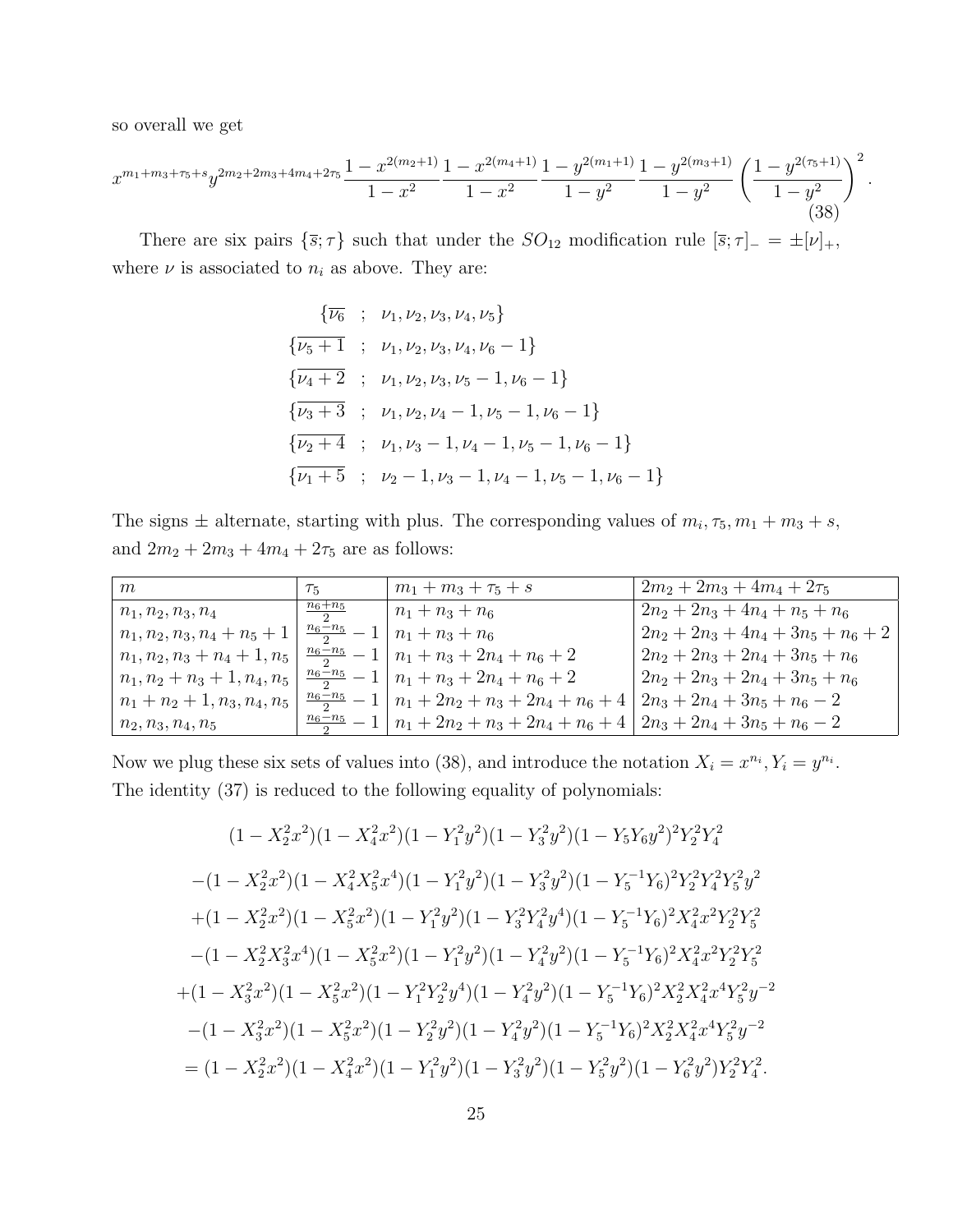This is not hard to check: if one starts at the bottom and works one's way up, then at each stage, the sum only differs from the next term to be added in a few places. For example, the difference of the last two terms consists of a large part that is the same in both:

$$
(1 - X_3^2 x^2)(1 - X_5^2 x^2)(1 - Y_4^2 y^2)(1 - Y_5^{-1} Y_6)^2 X_2^2 X_4^2 x^4 Y_5^2 y^{-2}
$$

times a simple difference:

$$
((1 - Y_1^2 Y_2^2 y^4) - (1 - Y_2^2 y^2)) = Y_2^2 y^2 (1 - Y_1^2 y^2).
$$

We get

$$
(1 - X_3^2 x^2)(1 - X_5^2 x^2)(1 - Y_1^2 y^2)(1 - Y_4^2 y^2)(1 - Y_5^{-1} Y_6)^2 X_2^2 X_4^2 x^4 Y_2^2 Y_5^2,
$$

which now has many terms in common with the third-to-last term, and so on. The "spinor" case is handled similarly. (Note that the  $SO_{12}$  modification rule is different in the "spinor" case.")

### References

- [A-S] M. Asgari and R. Schmidt, Siegel modular forms and representations. Manuscripta Math. 104 (2001), no. 2, 173200.
- [B-K-W] G.R.E. Black, R.C. King, and B.G. Wybourne, Kronecker products for compact semisimple Lie groups, J. Phys. A 16 (1983), no.8, 1555-1589.
- [Br] M. Brion, Invariants d'un sous-groupe unipotent maximal d'un groupe semisimple, Ann. Inst. Fourier (Grenoble) 33 (1983), 1-27.
- [Bu1] D. Bump, The Rankin-Selberg method: a survey. Number theory, trace formulas and discrete groups (Oslo, 1987), 49–109, Academic Press, Boston, MA, 1989
- [Bu2] D. Bump, The Rankin-Selberg method: an introduction and survey, inAutomorphic representations, L-functions and applications: progress and prospects, 41–73, Ohio State Univ. Math. Res. Inst. Publ., 11, de Gruyter, Berlin, 2005.
- [C-S] W. Casselman and J. Shalika, The unramified principal series of p-adic groups II: The Whittaker function, Composition Math. 41 (1980), 207-231.